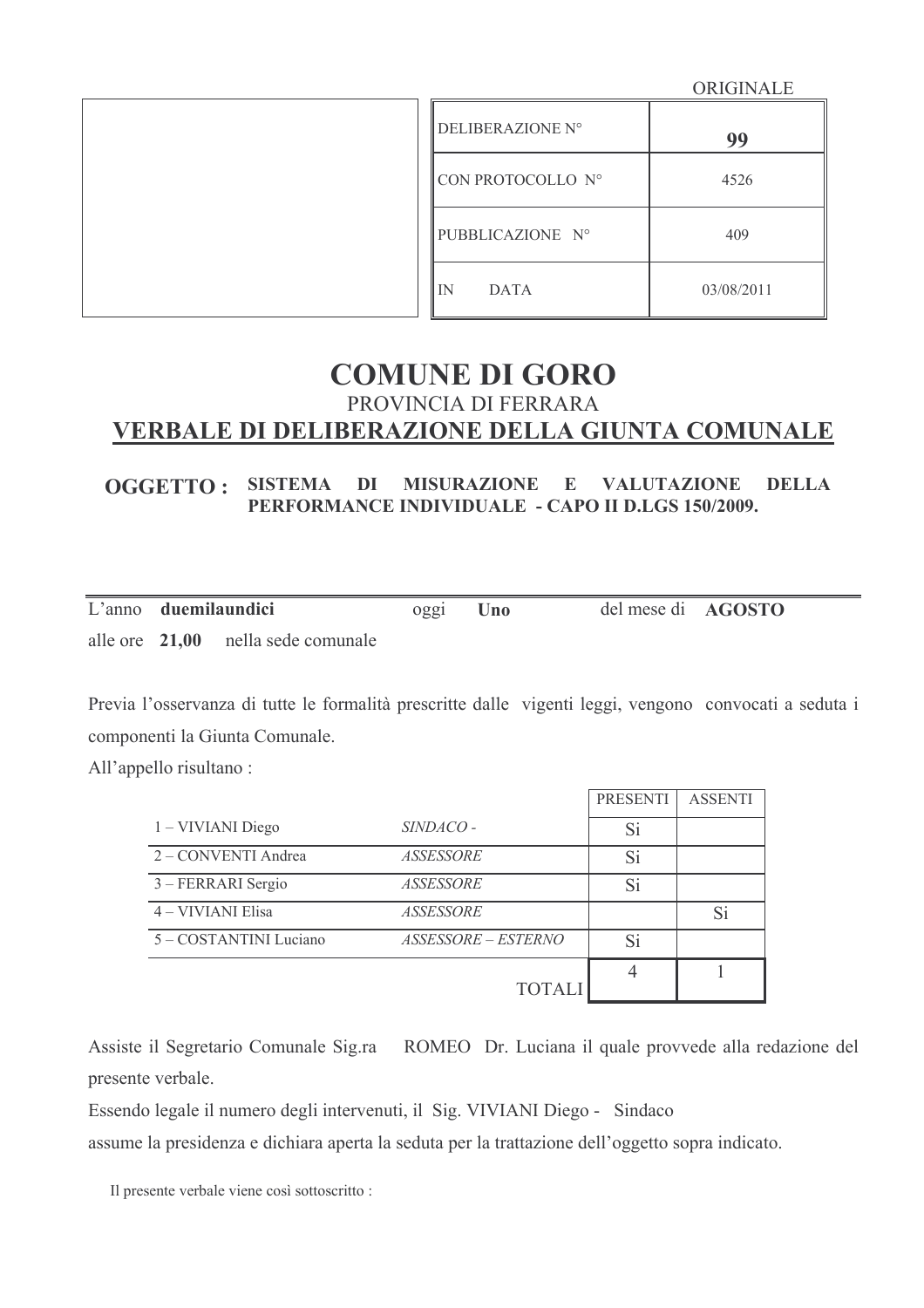#### **IL PRESIDENTE**

F.to Viviani

**L'ASSESSORE ANZIANO** 

F to Conventi

**IL SEGRETARIO COMUNALE** 

F to Romeo

#### **PUBBLICAZIONE**

Questa deliberazione:

Viene pubblicata sul sito web istituzionale di questo Comune, accessibile al pubblico, ai sensi dell'art. 32, comma 1, della legge 18 giugno 2009 n. 69, per quindici giorni consecutivi dalla data odierna

Dalla Residenza Comunale, lì 03/08/2011

#### **IL SEGRETARIO COMUNALE**

F.to Romeo

GORO, li 03/08/2011

Si dà atto che del presente verbale viene data comunicazione oggi, giorno di pubblicazione, ai capigruppo consiliari, ai sensi dell'art. 125 del T.U.O.E.L. 267/2000;

**COMUNALE** GORO, li 03/08/2011

# **ESECUTIVITA'**

La presente deliberazione è stata dichiarata immediatamente eseguibile, art. 134 comma 4 del T.U.O.E.L. 267/2000

La presente deliberazione, è stata pubblicata nelle forme di legge sul sito web istituzionale di questo Comune, accessibile al pubblico, ai sensi dell'art. 32, comma 1, della legge 18 giugno 2009 n. 69, per cui la stessa, decorsi i primi dieci giorni di pubblicazione, è divenuta esecutiva ai sensi dell'art. 134, comma 3, del T.U.O.E.L. 267/2000.

GORO, lì 03/08/2011

**IL SEGRETARIO COMUNALE** 

F.to Romeo

 $IL$ **SEGRETARIO** 

F.to Romeo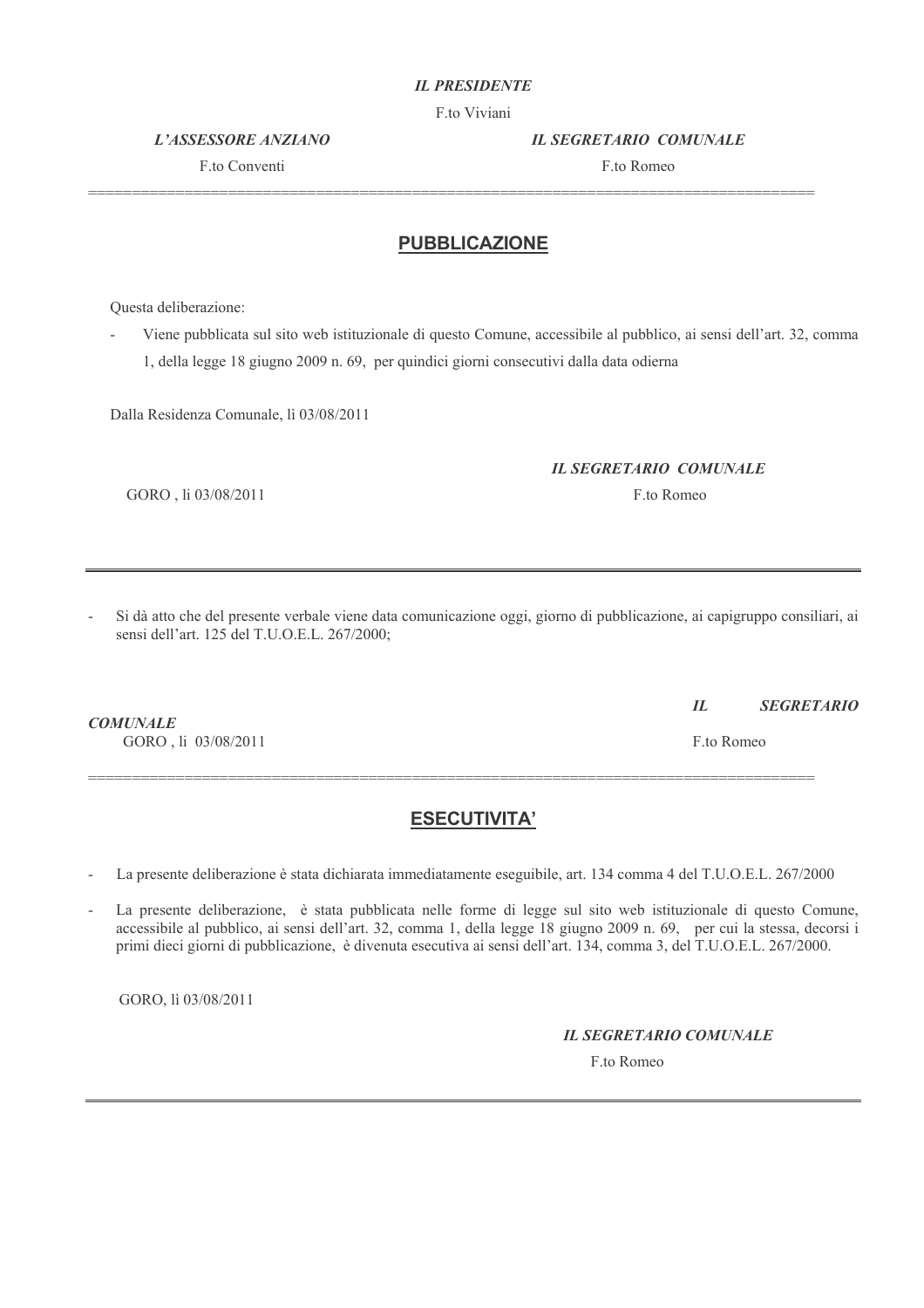Vista la propria delibera n. 58 del 24/05/2007, esecutiva ai sensi di legge, avente per oggetto "Adozione nuovo sistema di valutazione del personale":

Vista la necessità di procedere all'addozione del "Sistema di misurazione e valutazione della performance individuale" secondo quanto previsto dal Capo II del D.Lgs 150/2009;

Dato atto che per gli enti con popolazione inferiore ai 5000 abitanti non è previsto l'obbligo di costituire l'Organismo Indipendente di Valutazione, e pertanto la valutazione individuale verrà fatta dai Responsabili di Servizio a cui fanno riferimetno i dipendenti;

Visto il "Sistema di misurazione e valutazione della performance individuale" proposto dal Responsabile del Serivzio Tributi- Personale, ritenuto meritevole di approvazione, il quale è rubricato in 12 articoli e da 4 schede di valutazione, che annulla e sostituisce integralmente il Sistema di valutazione attualmente vigente e che sarà utilizzato per la valutazione del personale già per l'anno  $2011 -$ 

Rilevato che con nota prot. n. 3703 del 28/06/2011, è stata data informazione alle OO.SS ed ai Responsabili dei Servizi Amministrativi, Finanziario ed Urbanistica della volontà di questa Amministrazione di procedere in tal senso, chiedendone parere in merito;

Rilevato che i Responsabili dei Servizi Amministrativo, Finanziario ed Urbanistica hanno espresso parere favorevole, e che in data 04/07/2011 la FP CGIL con nota assunta in atti con prot. n. 3836 del 06/07/2011, ha espresso parere positivo;

Rilevato che con nota prot. n. 3893 del 07/07/2011, è stata data informazione alla RSU della volontà di questa Amministrazione di procedere in tal senso, chiedendone parere in merito:

Rilevato che la RSU con nota n. 4174 del 21/07/2011, ha espresso parere positivo;

Vista la normativa di riferimento;

Ritenuto di procedere in merito;

Visto il TUOEL:

Visto il vigente statuto:

Ravvisata la propria competenza a provvedere;

Acquisiti i pareri favorevoli di cui all'art. 49 D.Lgs 267/2000;

Con voti unanimi espressi ed accertati nei modi di legge:

#### **DELIBERA**

1) Di adottare, nel testo che si allega al presente atto, per formarne parte integrante e sostanziale, il "Sistema di misurazione e valutazione della performance individuale", che annulla e sostituisce integralmente il Sistema di valutazione attualmente vigente, rubricato in 12 articoli e da 4 schede di valutazione, che sarà utilizzato per la valutazione del personale già per l'anno 2011;

2) Di inviare copia della presente deliberazione alla RSA aziendale a e ai responsabili di servizio e al Segretario Comunale per gli atti di loro competenza;

3) Di pubblicare il nuovo "Sistema di misurazione e valutazione della performance individuale" sul sito internet istituzionale www.comune.goro.fe.it.

4) di dichiarare il presente atto immediatamente eseguibile stante l'urgenza a provvedere, all'unanimità di voti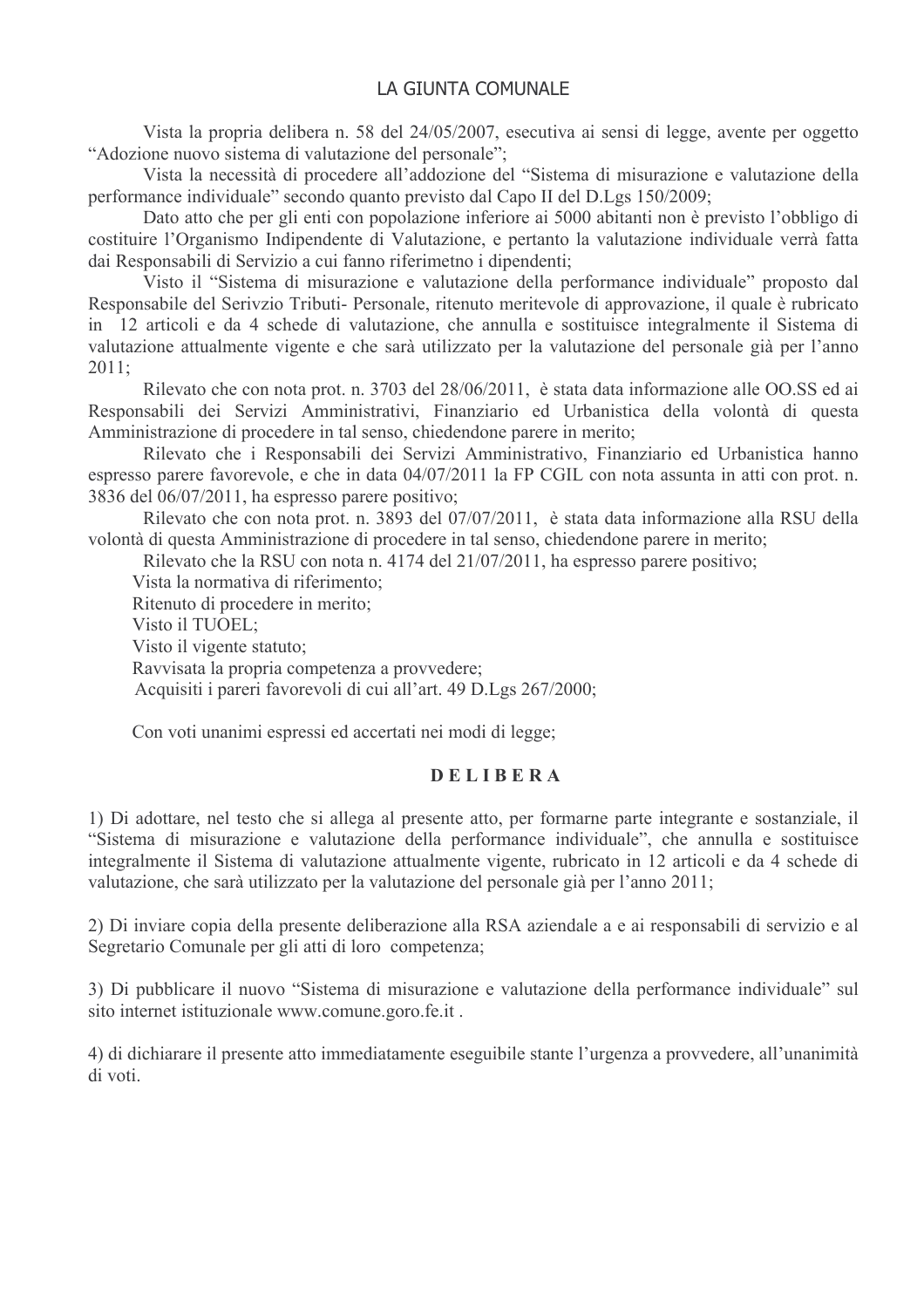# SISTEMA DI MISURAZIONE E VALUTAZIONE DELLA PERFORMANCE

# Art. 1 - Principi Generali

Nel rispetto dei principi e dei vincoli previsti dalla legislazione vigente, il Sistema di Misurazione e Valutazione della Performance del Comune di Goro, intende incentivare e premiare sia la cooperazione fra i dipendenti, finalizzata al raggiungimento degli obiettivi, sia il merito e l'apporto dei singoli al proseguimento degli stessi.

La normativa vigente, prevede che negli enti con popolazione inferiore ai 5000 abitanti non venga costituito l'Organismo Indipendente di Valutazione, e pertanto la valutazione individuale verrà fatta dai Responsabili di Servizio a cui fanno riferimetno i dipendenti.

# Art. 2 - Finalità

Il Sistema di Misurazione e Valutazione delle Performance sarà utilizzato sia per la valutazione delle prestazioni per la produttività individuale, sia per la progressione economica orizzontale, con differenti schede, appositamente predisposte che saranno compilate dal soggetto competente alla valutazione.

La valutazione terrà conto del raggiungimento degli obiettivi previsti dall'art. 8 del D.Lgs. 150/2009, identificando i punti di forza ed i punti di debolezza della prestazione.

Il sistema di valutazione predisposto con la doppia scheda per l'ordinamento e per la produttività individuale, valuta sia l'apporto professionale che ogni singolo dipendente aggiunge all'attività lavorativa rispetto al contenuto ordinario delle competenze, sia il risultato conseguito annualmente per il raggiungimento degli obiettivi assegnati.

# Art. 3 - Requisiti

I requisiti a base del funzionamento del sistema di valutazione sono:

- $\checkmark$  conoscenza preventiva da parte di chi valuta e chi viene valutato;
- √ impianto del sistema di valutazione e strumenti operativi collegati agli obiettivi strategici dell'organizzazione:
- $\checkmark$  sistema finalizzato principalmente al miglioramento ed al giudizio;

### Art. 4 - Tempi e fasi di misurazione e valutazione

Il Responsabile di Servizio, responsabile della valutazione, svolgerà all'inizio di ogni anno, entro il mese di gennaio, una riunione con tutti gli appartenenti al suo servizio. Entro il mese di luglio il Responsabile di Settore, provvederà ad effettuare, con le modalità ritenute più opportune, una riunione di verifica sull'andamento dei servizi, in relazione agli obiettivi assegnati, in cui dovranno emergere le rispettive criticità eventualmente riscontrate.

Nel caso in cui il Responsabile di Servizio, non effettui tale riunione intermedia, a fine anno, in sede di valutazione, non potrà esprimere giudizi complessivi per singolo dipendente inferiori a punti 61.

Entro il mese di gennaio dell'anno successivo, un'analoga riunione di servizio sarà dedicata al confronto tra Responsabile di Servizio e dipendenti, per verificare l'andamento del lavoro, il raggiungimento degli obiettivi in ragione delle risorse assegnate, il contributo individuale e/o collettivo portato per tale raggiungimento; diventa pertanto questa la base per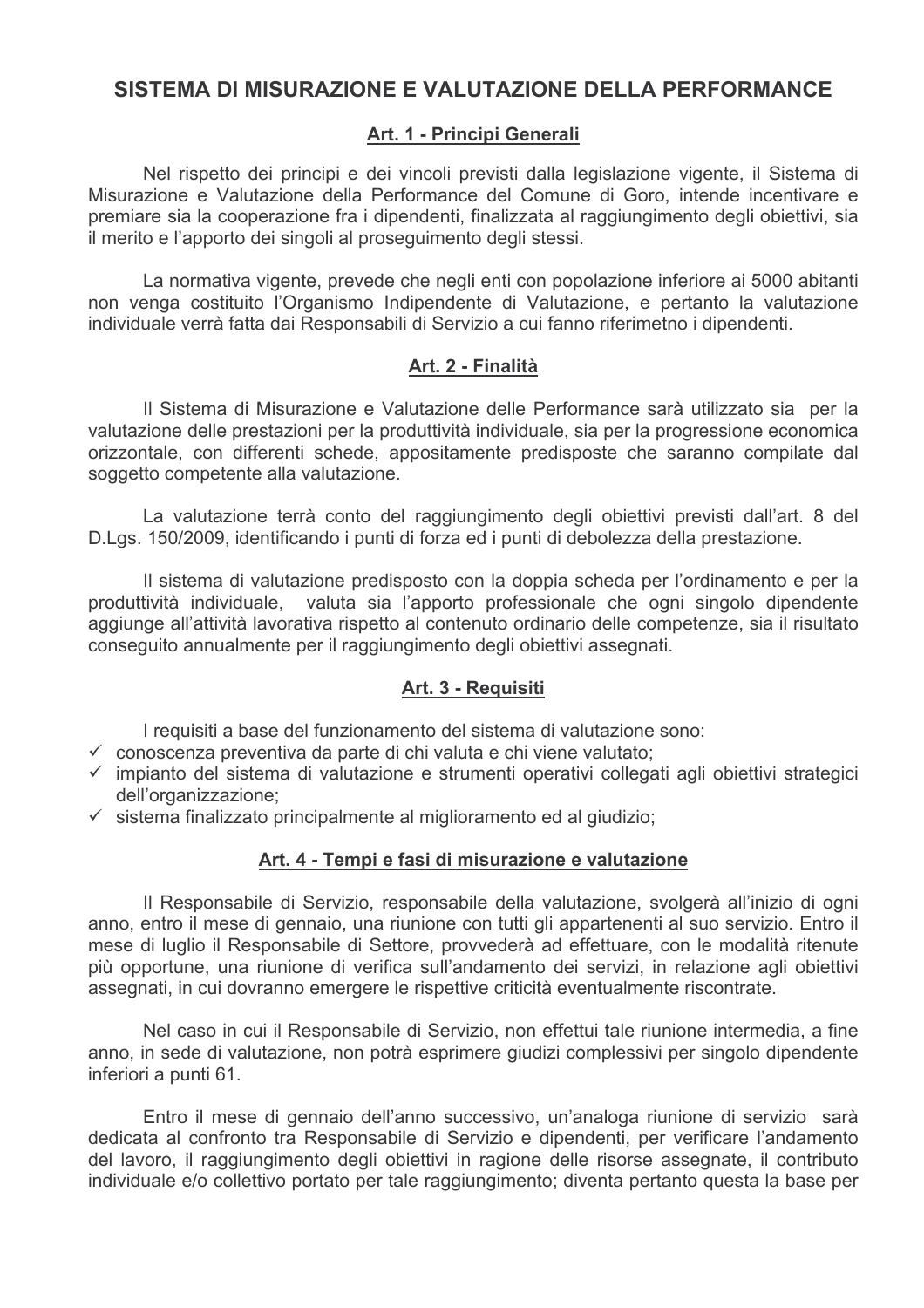la programmazione del lavoro nel nuovo anno. In tale contesto, si prevede la discussione ed il confronto sull'autovalutazione.

Il Responsabile del Servizio dovrà informare la RSU sul risultato della riunione.

Quando la valutazione è completa, il Responsabile di Settore, responsabile della valutazione, renderà noto a tutti i lavoratori la quantificazione finale della valutazione mediante comunicazione personale.

#### Art. 5 - Procedure di conciliazione

Il dipendente entro 20 giorni dalla notifica, può presentare al Responsabile di Servizio, una istanza di ricorso, inerente il risultato della valutazione personale.

Entro i successivi 20 giorni, il Responsabile di Servizio, con eventuale presenza, se richiesta, di un Rappresentante Sindacale, provvederà a fissare la data dell'incontro.

#### Art. 6 - Valutazione individuale

Essendo il Comune di Goro, un Ente con popolazione inferiore ai 5000 abitanti, non è prevista la costituzione dell'Organismo Indipendente di Valutazione previsto dall'art. 14 del D.Lgs 150/2009, e pertanto le valutazioni individuali sono effettuate dal Responsabile di Servizio, e verificate dal Segretario Comunale, al fine di cogliere tutti gli elementi utili alla valutazione delle prestazioni secondo vari punti di vista e secondo i diversi ruoli funzionali.

Il responsabile della valutazione è il Responsabile del Servizio, che firma la scheda, ed è il soggetto a cui fare riferimento per il contraddittorio.

Le prestazioni oggetto di valutazione per l'erogazione della produttività individuale sono relative al rendimento quale contributo per il raggiungimento degli obiettivi annuali di gestione ed al comportamento, richiamando le caratteristiche lavorative considerate rilevanti nella prestazione lavorativa del dipendente.

Il soggetto che valuta, dovrà acquisire ogni utile informazione ai fini della valutazione in rapporto alla prestazione resa dal personale.

### Art. 7 - Valutazione titolari Posizione Organizzativa

Essendo il Comune di Goro un ente con popolazione inferiore a 5000 abitanti, non sono previsti in pianta organica inquadramenti con la qualifica "Dirigenziale".

Ai titolari di Posizione Organizzativa, come previsto dalla normativa vigente, non è prevista la corresponsione di produttività individuale, straordinari o indennità varie, eventualmente presenti nell'Accordo Decentrato attualmente vigente, approvato per il Comune di Goro; agli stessi viene riconosciuta la possibilità di organizzare, con flessibilità, il proprio orario di lavoro settimanale, in armonia con le esigenze organizzative e nel rispetto dell'orario di servizio degli uffici di riferimento; non è data la possibilità di recuperare ore straordinarie.

I titolari di Posizione Organizzativa, hanno come referente diretto il Segretario Comunale, dal quale, all'inizio di ogni anno, ricevono gli indirizzi e gli obiettivi da raggiungere; vengono anch'essi valutati all'inizio di ogni anno al fine di stabilire i risultati ottenuti sugli obiettivi assegnati; in base alla valutazione conseguita, verrà stabilito l'ammontare della Retribuzione di Risultato spettante.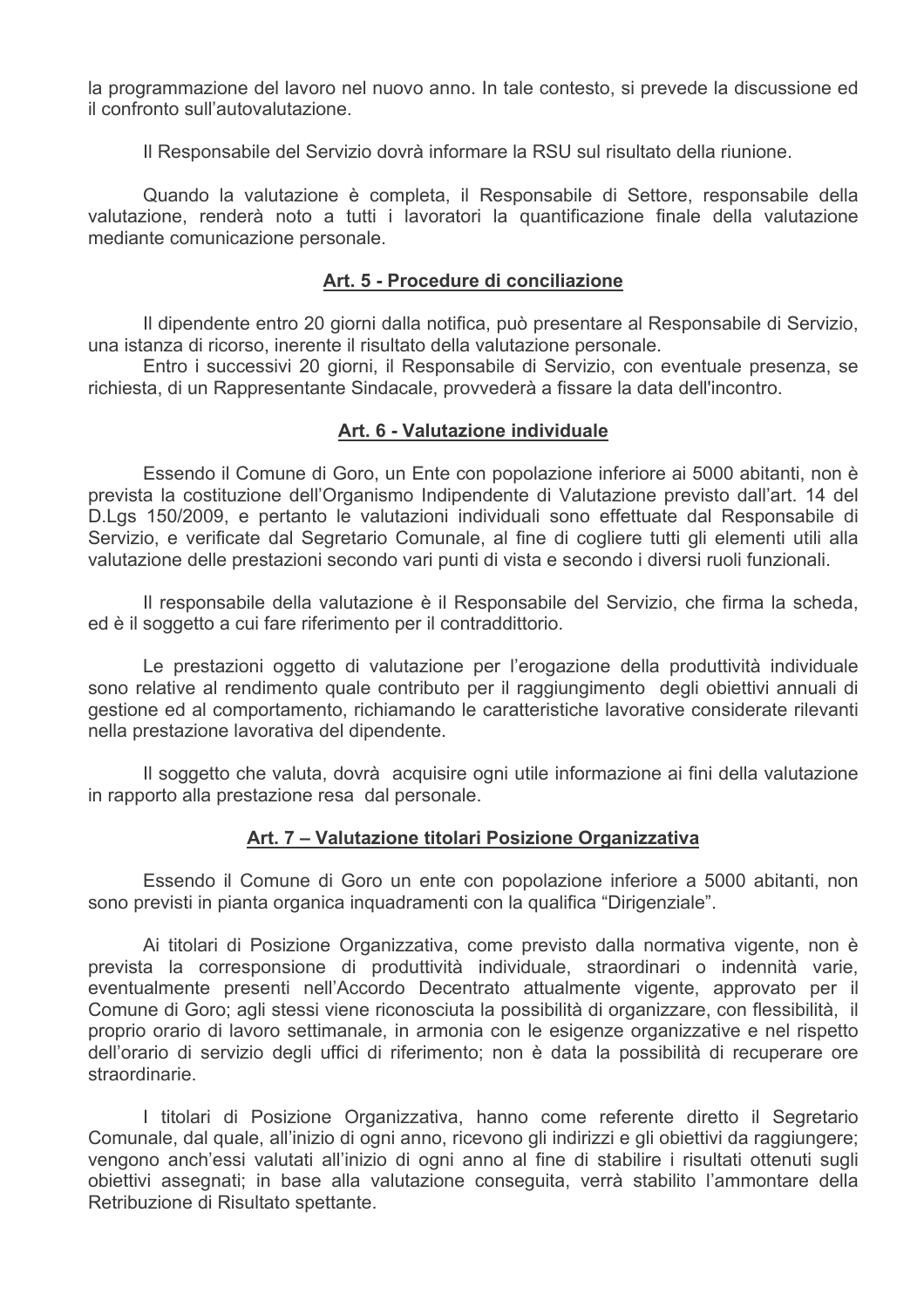La Retribuzione di Risultato, può essere attribuita nella misura massima del 25% dell'importo annuo della Posizione Organizzativa attribuita al dipendente.

Ai fini della corresponsione della Retribuzione di Risultato, i titolari di Posizione Organizzativa, vengono valutati all'inizio di ogni anno, dal Segretario Comunale, secondo i sequenti criteri:

- $\triangleright$  Raggiungimento degli obiettivi; valutazione da 0 a 30 punti;
- > Criterio Oggettivo: valutazione numero dei servizi assegnati, numero dei dipendenti assegnati, numero dei procedimenti amministrativi che si possono ascrivere ai servizi di competenza del Responsabile, buget assegnato nel centro di costo;
- > Criterio Soggettivo: viene valutata la complessità delle competenze, l'ottimizzazione dei tempi, le competenze tecniche-amministrative, le competenze organizzative e relazionali. la capacità di motivare e quidare i collaboratori generando un clima di collaborazione, la capacità di gestire le innovazioni siano esse tecnologiche che procedimentali:
- > Partecipazione: vengono valutate: la disponibilità del dipendente ai corsi di formazione, alla disponibilità degli stessi ad interagire tra di loro e con gli organo di indirizzo e controllo, e con il Segretario Comunale, le presenze in servizio, le ore straordinarie prestate, la partecipazioni a commissioni dell'ente, a riunione fuori orario, l'interpretazione del ruolo di capo servizio, in sostanza la disponibilità di ognuno di loro di essere parte attiva dell'ente comune.

La scheda di valutazione prevede un punteggio massimo di 100 punti per singolo dipendente, per fornire un immediato riscontro sull'importo della retribuzione di risultato da erogare, si formulano i sequenti parametri, in relazione al giudizio rusultante dalla scheda:

| <b>PUNTEGGIO</b>  | <b>QUOTA SPETTANTE</b> |
|-------------------|------------------------|
| da 0 a 60 punti   | 60%                    |
| da 61 a 79 punti  | 80%                    |
| da 80 a 100 punti | 100%                   |

### Art. 8 - Norme di applicazione per la scheda di valutazione relativa all'ordinamento

Per passaggi di categoria economica si terrà conto degli elementi acquisiti:

- $\checkmark$  nell'anno oggetto di valutazione per formazione;
- $\checkmark$  nei dieci anni precedenti per l'anzianità con riferimento alla categoria occupata (2 punti per ogni anno nella stessa categoria economica. 1 punto per gli anni in altra categoria economica).

Ai fini del conteggio degli anni di anzianità si considera il punteggio in dodicesimi attribuendo il punteggio di un mese guando sono superati i 15 giorni di servizio in quel mese; vengono considerati equivalenti ai periodi di normale servizio di ruolo le aspettative per maternità, il servizio come personale avventizio, i part time; non vengono considerati ai fini dell'anzianità i periodi di aspettativa senza stipendio.

Per accedere alla categoria superiore occorre aver riportato almeno il 55% dei punti complessivi della scheda.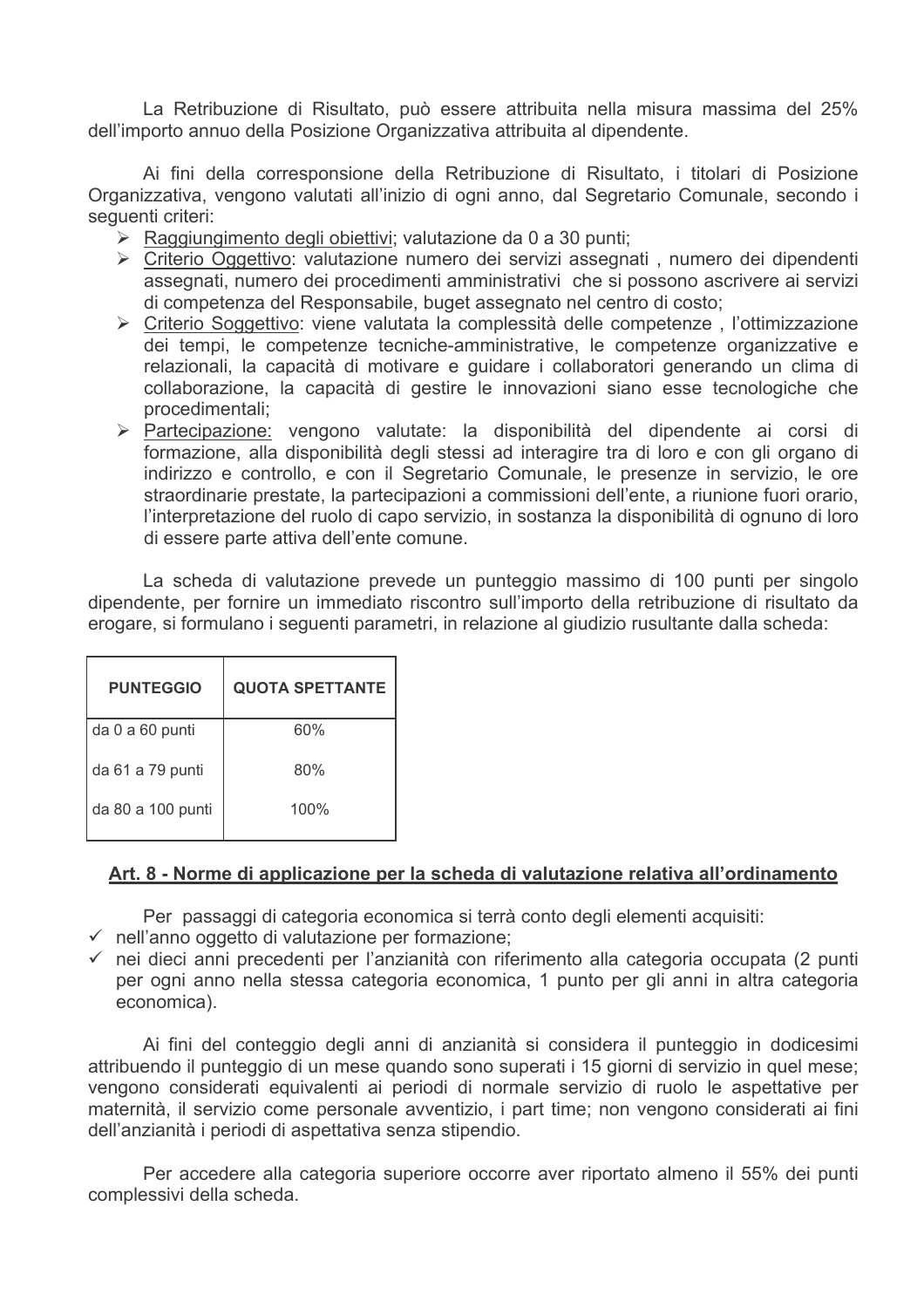In caso di parità di punteggio per l'applicazione dell'ordinamento si terrà conto in ordine di preferenza:

- non essere incorso in sanzioni disciplinari (superiori alla censura) nei 2 anni precedenti (per il primo passaggio) e nell'anno oggetto di valutazione per i passaggi successivi
- maggior punteggio per il riconoscimento della professionalità e qualità della prestazione individuale lavorativa
- maggior punteggio per anzianità di servizio
- maggior punteggio nella formazione

All'interno di ogni categoria il dipendente potrà acquisire i passaggi nei relativi percorsi economici, trascorso il lasso di tempo previsto dalla normativa vigente.

Ogni dipendente verrà valutato annualmente in base ai criteri generali di seguito indicati:

- 1. anzianità di servizio acquisita presso l'Ente o Enti del comparto;
- 2. professionalità e qualità della prestazione individuale lavorativa:
- 3. formazione che coinvolga attivamente il personale dell'Ente nel processo di cambiamento facendogli acquisire nuove competenze.

Pur usando la stessa scheda per diverse categorie, la valutazione dovrà tener conto specificatamente delle responsabilità tipiche di ogni singola categoria

# Art. 9 - Criteri per la categoria da B1 fino alla C1

- A ANZIANITA' DI SERVIZIO ACQUISITA NELLA STESSA CATEGORIA O CATEGORIA **DIVERSA**
- B CRITERI PER IL RICONOSCIMENTO DELLA PROFESSIONALITA' E DELLA QUALITA' DELLA PRESTAZIONE LAVORATIVA INDIVIDUALE:
- VALUTAZIONE ATTIVITA' ORGANIZZATIVA: PROPENSIONE DEL DIPENDENTE AD ASSUMERE UN RUOLO ATTIVO E PARTECIPATIVO NELLA GESTIONE DELLE COMPTENZE ASSEGNATE E NELLA RISOLUZIONE DI SITUAZIONI IMPREVISTE
- VALUTAZIONE ATTIVITA' DI RELAZIONE: CAPACITA' DI COLLABORARE DIMOSTRATA:
	- > NEI RAPPORTI CON I COLLABORATORI (essere di stimolo nella creazione di uno spirito di gruppo)
	- > NEI RAPPORTI CON L'UTENZA (sia interna che esterna)
	- > NEI RAPPORTI CON I COLLEGHI (anche attraverso gruppi intersettoriali di lavoro)

# • FORMAZIONE

- capacità di trasmettere le proprie conoscenze professionali ai colleghi o collaboratori in relazione alle esigenze riscontrate.

- Partecipazione a Corsi o programmi formativi previsti contrattualmente per l'organizzazione del lavoro, programmazione didattica, gestione sociale, ed aggiornamento professionale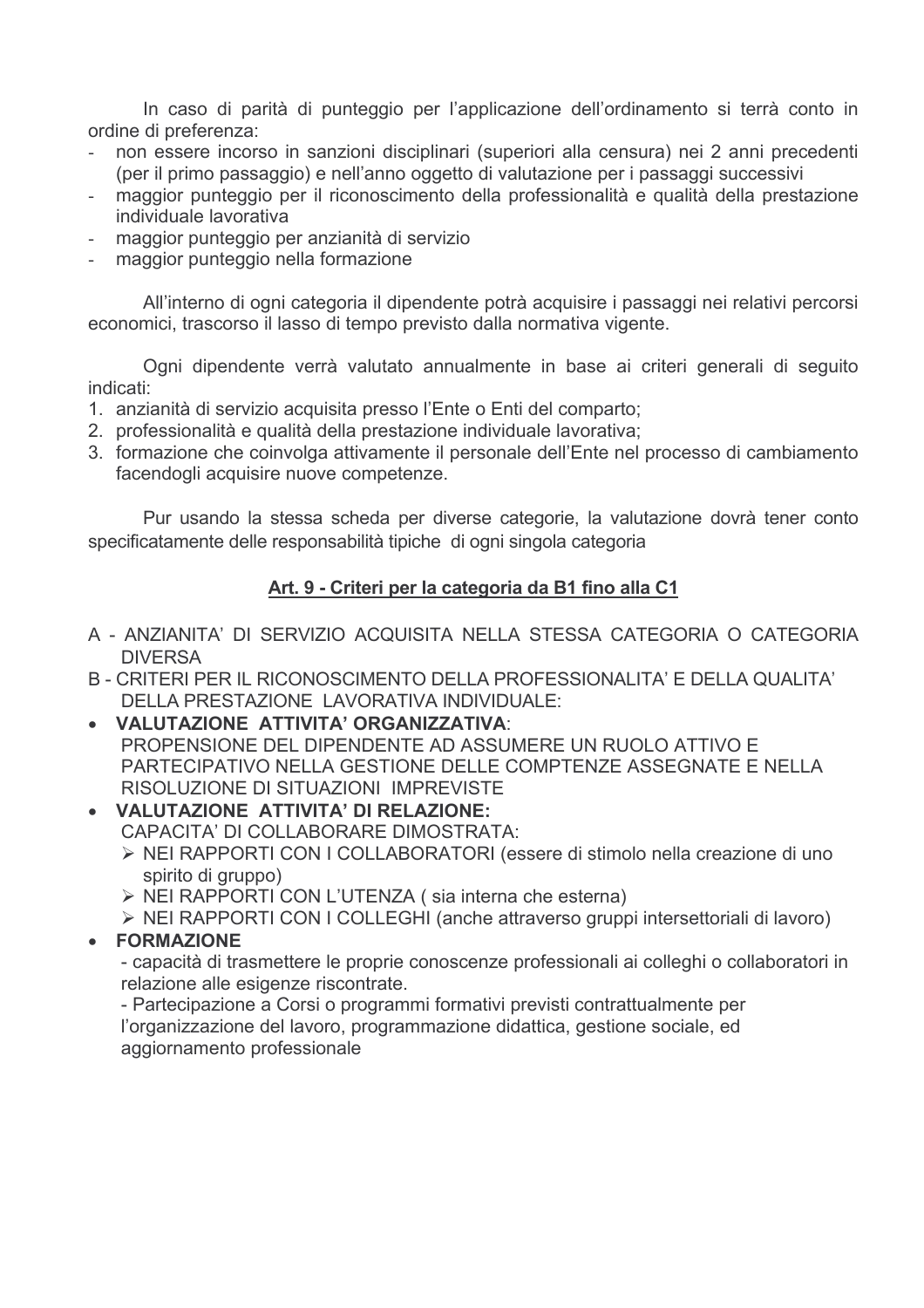# Art. 10 - Criteri per categoria da C2 e fino alla D5

- A ANZIANITA' DI SERVIZIO ACQUISITA NELLA STESSA CATEGORIA O IN CATEGORIA **DIVERSA**
- B CRITERI PER IL RICONOSCIMENTO DELLA PROFESSIONALITA' E DELLA **QUALITA' DELLA PRESTAZIONE LAVORATIVA INDIVIDUALE:**
- VALUTAZIONE ATTIVITA' ORGANIZZATIVA: PROPENSIONE DEL DIPENDENTE AD ASSUMERE UN RUOLO ATTIVO E PARTECIPATIVO NELLA GESTIONE DELLE COMPTENZE ASSEGNATE E NELLA RISOLUZIONE DI SITUAZIONI IMPREVISTE
- VALUTAZIONE ATTIVITA' PER PROGETTI PEG ED OBIETTIVI GESTIONALI RISULTATI IN RELAZIONE AGLI OBIETTIVI ASSEGNATI
- VALUTAZIONE ATTIVITA' DI RELAZIONE: CAPACITA' DI COLLABORARE DIMOSTRATA: NEI RAPPORTI CON I COLLABORATORI (essere di stimolo nella creazione di uno spirito di gruppo) NEI RAPPORTI CON L'UTENZA (sia interna che esterna) NEI RAPPORTI CON I COLLEGHI (anche attraverso gruppi intersettoriali di lavoro)
- FORMAZIONE

- capacità di trasmettere le proprie conoscenze professionali ai colleghi o collaboratori in relazione alle esigenze riscontrate.

partecipazione corsi o programmi formativi previsti contrattualmente per l'organizzazione del lavoro, programmazione didattica, gestione sociale, ed aggiornamento professionale

Entrambe le schede per l'ordinamento pur contenendo alcuni elementi di valutazione uguali si differenziano per la pesatura degli stessi.

# Art. 11 - Criteri della scheda di valutazione del personale

# Valutazione da parte del Responsabile di Settore - massimo 50 punti: CAPACITA' DI RELAZIONE CON COLLEGHI E L'UTENZA:

Si valutano le capacità nell'instaurare un rapporto di collaborazione con i colleghi, a superare nel lavoro l'approccio fondato su scelte di natura individualistica mentre nella gestione del rapporto con l'utenza le capacità di relazione e di gestire eventuali momenti di stree e conflittuali.

PUNTEGGIO DA 0 A 3

# EFFICIENZA ORGANIZZATIVA ED AFFIDABILITA'

Si valutano le capacità di impostare correttamente il proprio lavoro, con efficienza, autonomia e di ridefinire gli aspetti procedurali ed organizzativi del proprio lavoro, in relazione al mutare delle condizioni di riferimento

PUNTEGGIO DA 0 A 5

# **CAPACITA' DI LAVORARE E DI GESTIRE IL RUOLO RIVESTITO:**

Si valutano l'attitudine al lavoro di gruppo, la gestione del proprio ruolo all'interno del gruppo di lavoro, la collaborazione conil Responsabile al fine di accrescere gli standar, qualitativi e quantitativi del servizio.

PUNTEGGIO DA 0 A 3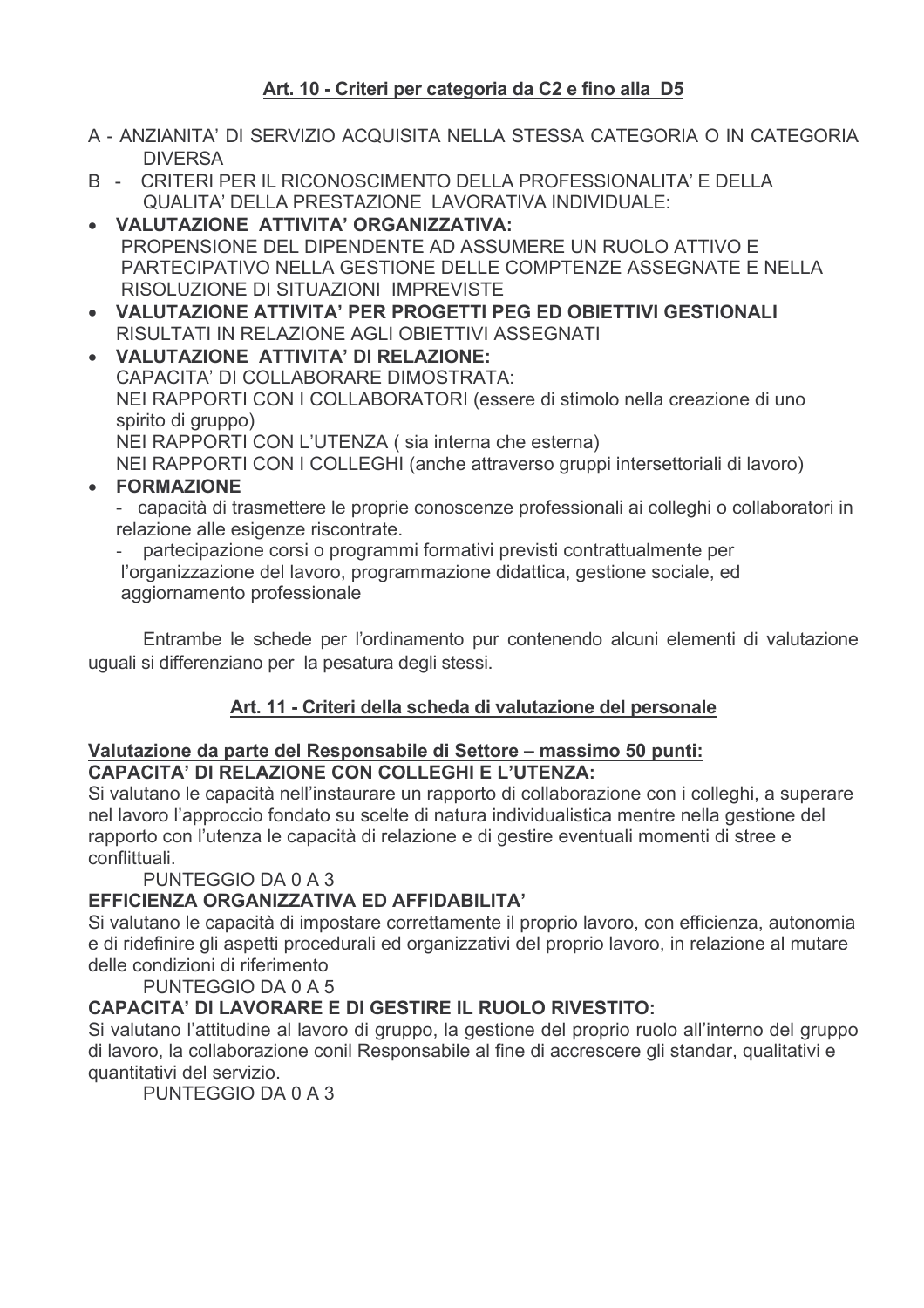#### **TENSIONE MOTIVAZIONALE AL MIGLIORAMENTO DEL LIVELLO DI PROFESSIONALITA'**

Si valuta l'interesse a migliorare la propria professionalità, all'autoaggiornamento professionale, alle esigenze di studio della normativa o di approfondimento delle tematiche professionali.

PUNTEGGIO DA 0 A 7

# GRADO DI RESPONSABILIZZAZIONE VERSO I RISULTATI

Si valuta la capacità di verificare la qualità delle prestazioni di servizio a cui è chiamato a contribuire, al coinvolgimento nelle esigenze connesse alla realizzazione dei programmi, alle tempistiche di lavoro, anche al fine di migliorare l'immagine dell'Ente.

PUNTEGGIO DA 0 A 3

### **ABILITA' TECNICO OPERATIVA**

Si valutano le competenze proprie del valutato in rapporto al ruolo a cui è preposto, le abilità di tipop tecnico-operativo anche riguardo all'utilizzo dei mezzi informatici.

PUNTEGGIO DA 0 A 7

# LIVELLO DI AUTONOMIA E DI INIZIATIVA

Si valutano la capacità di organizzazione del proprio lavoro, rispetto ai compiti assegnati da programmi o ai tempi di attesa dell'utenza, rispetto all'avvio di iniziative, anche in condizioni di criticità e tensione organizzativa (picchi di carico di lavoro)

PUNTEGGIO DA 0 A 7

# RISPETTO DEI TEMPI DI ESECUZIONE

Si valuta la capacità di rispettare i tempi di esecuzione assegnatigli e di proporre soluzioni rivolte alla semplificazione dei processi di erogazione dei servizi.

PUNTEGGIO DA 0 A 3

# **QUANTITA' DELLE PRESTAZIONI**

Si valuta la capacità di assicurare un prodotto o servizio rispondente alla distribuzione del carico di lavoro ordinario, tenendo conto delle sollecitazioni del Responsabile.

PUNTEGGIO DA 0 A 5

### **FLESSIBILITA'**

Si valuta la capacità di interpretare le esigenze di adattamento organizzativo alle variabili esterne al fine di assicurare un elevato indice di gradimento delle prestazioni del servizio, sia all'utenza che all'Amministrazione.

PUNTEGGIO DA 0 A 7

# Valutazione della performance individuale – massimo 10 punti:

| <b>PUNTI</b> | DESCRIZIONE VALUTAZIONE                                      |
|--------------|--------------------------------------------------------------|
| 0            | Giudizio gravemente insufficiente (soddisfazione $\leq$ 30%) |
| 2            | Giudizio insufficiente (soddisfazione > 30% <= 59%)          |
| 6            | Giudizio sufficiente (soddisfazione > $59\% \le 69\%$ )      |
| 7            | Giudizio discreto (soddisfazione > 69% <= 79%)               |
| 8            | Giudizio buono (soddisfazione > 79% <= 89%)                  |
| 10           | Giudizio ottimo (soddisfazione > 89%)                        |
|              |                                                              |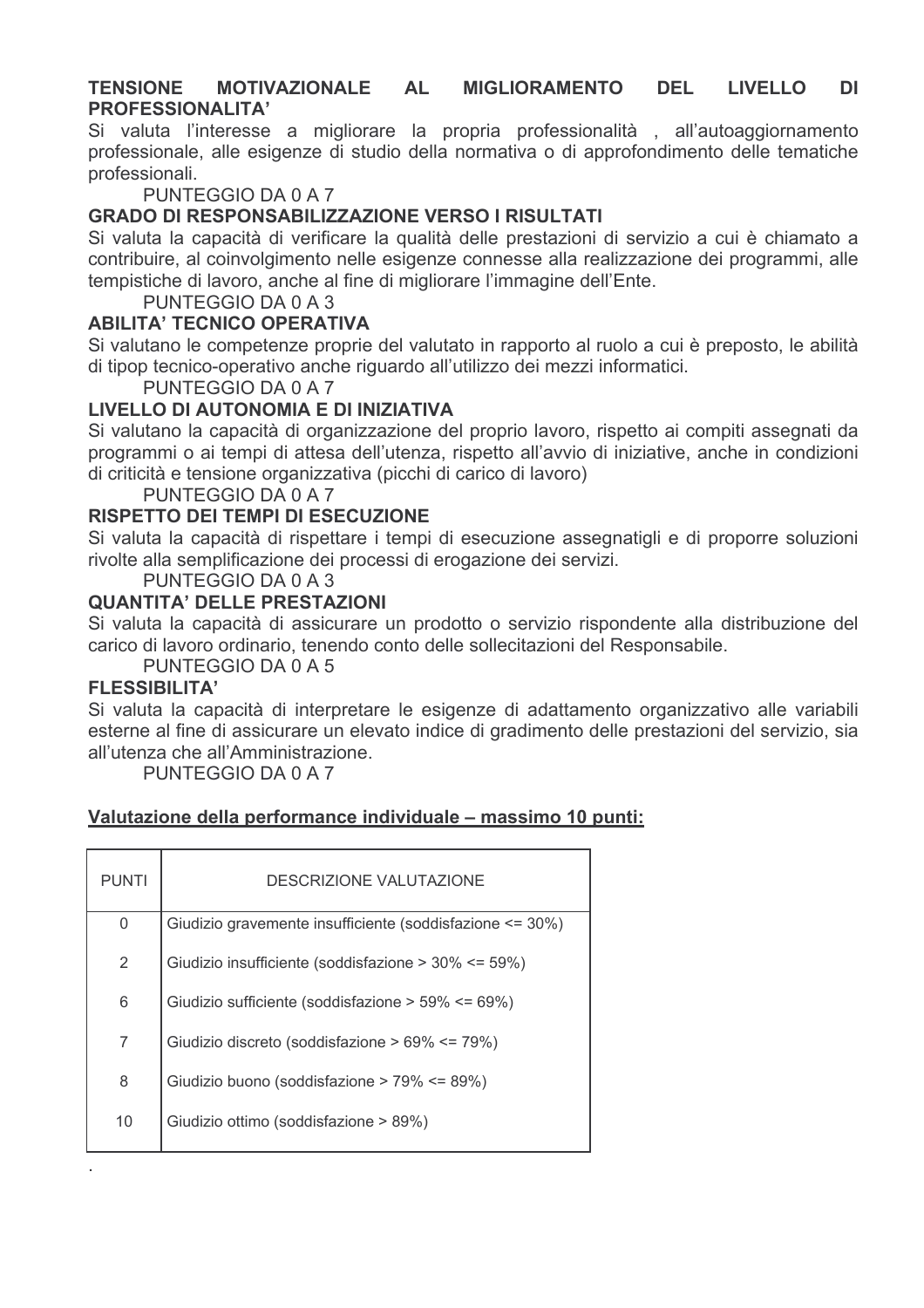### Art. 12 - Sistema di erogazione della produttività individuale

La scheda di valutazione prevede un punteggio massimo di 100 punti per singolo dipendente, per fornire un immediato riscontro sull'importo della produttività che si andrà ad erogare, si formulano i seguenti parametri, in relazione al giudizio risultante dalla scheda:

| <b>PUNTEGGIO TOTALE</b><br><b>SCHEDA INDIVIDUALE</b> | <b>% DELLE RISORSE ASSEGNATE</b><br><b>COMPLESSIVAMENTE</b> |
|------------------------------------------------------|-------------------------------------------------------------|
| da 0 a 59 punti                                      | U                                                           |
| da 60 a 69 punti                                     | 10                                                          |
| da 70 a 89 punti                                     | 40                                                          |
| da 90 a 100 punti                                    | 50                                                          |
|                                                      |                                                             |

Una volta stabilito la quota spettante da erogare per ogni categoria di punteggio, la stessa verrà divisa equamente per tutti i dipendenti che saranno associati a tale categoria.

Le somme eventualmente non erogate saranno destinate al fondo dell'anno successivo.

### **NORMA TRANSITORIA**

Nel primo anno di applicazione del presente accordo, la prima verifica sul raggiungimento degli obiettivi, verrà effettuata entro il 31/12/2011.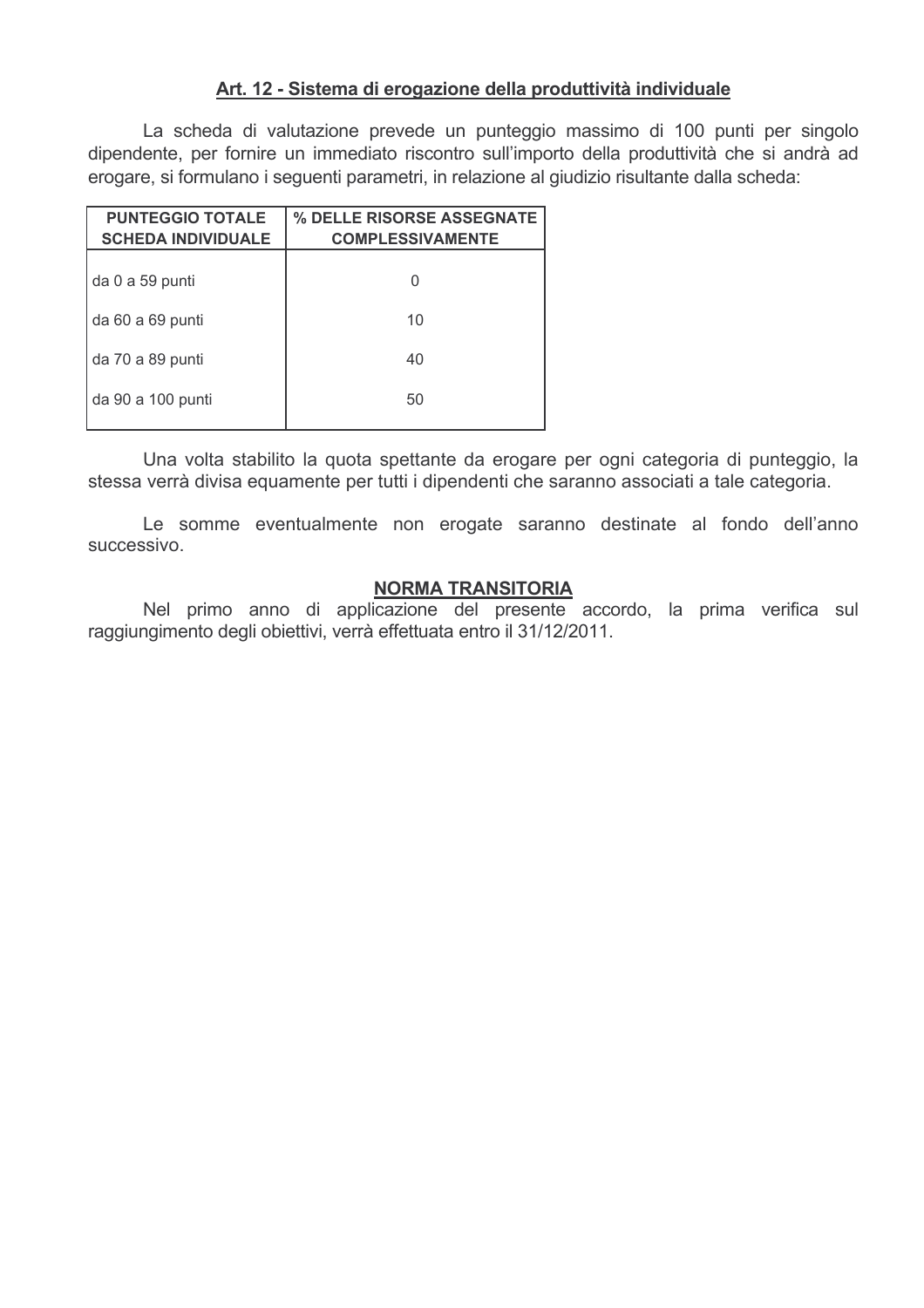# Scheda di valutazione progressione economica di appartenenza categorie da B1 a C1

| ANNO ___                                                                                                                                                                                                                                                                                                                                                                                                                                                     |                      |
|--------------------------------------------------------------------------------------------------------------------------------------------------------------------------------------------------------------------------------------------------------------------------------------------------------------------------------------------------------------------------------------------------------------------------------------------------------------|----------------------|
| DIPENDENTE EXPERIENCE AND THE STATE OF THE STATE OF THE STATE OF THE STATE OF THE STATE OF THE STATE OF THE ST                                                                                                                                                                                                                                                                                                                                               |                      |
|                                                                                                                                                                                                                                                                                                                                                                                                                                                              |                      |
| <b>ANZIANITA' DI SERVIZIO</b> (degli ultimi 10 anni così valutabili<br>nella stessa categoria economica punti 2 per ogni anno<br>in altra categoria economica inferiore punti 1 per ogni anno<br>$\overline{\phantom{0}}$                                                                                                                                                                                                                                    |                      |
| 1. VALUTAZIONE ATTIVITA' ORGANIZZATIVA:<br>PROPENSIONE DEL DIPENDENTE AD ASSUMERE UN RUOLO ATTIVO E PARTECIPATIVO NELLA<br>GESTIONE DELLE COMPTENZE ASSEGNATE E NELLA RISOLUZIONE DI SITUAZIONI IMPREVISTE                                                                                                                                                                                                                                                   | max 45 P.ti          |
| 2. VALUTAZIONE ATTIVITA' DI RELAZIONE:<br>CAPACITA' DI COLLABORARE DIMOSTRATA:<br>> NEI RAPPORTI CON I COLLABORATORI (essere di stimolo nella creazione di uno spirito di gruppo)<br>> NEI RAPPORTI CON L'UTENZA (sia interna che esterna)<br>> NEI RAPPORTI CON I COLLEGHI (anche attraverso gruppi intersettoriali di lavoro)                                                                                                                              | max 30 P.ti          |
| 3. FORMAZIONE                                                                                                                                                                                                                                                                                                                                                                                                                                                |                      |
| - CAPACITA' DI TRASMETTERE LE PROPRIE CONOSCENZE PROFESSIONALI AI COLLEGHI O<br>COLLABORATORI IN RELAZIONE ALLE ESIGENZE RISCONTRATE.                                                                                                                                                                                                                                                                                                                        | max 3 P.ti           |
| - PARTECIPAZIONE A CORSI O SEMINARI<br>Corsi per la sicurezza inerenti legge 626/94, corsi professionali, convegni, seminari, incontri autorizzati attinenti la<br>professionalità acquisita o richiesta: punti 0.5 per ogni giornata di corso<br>Corsi o programmi formativi previsti contrattualmente per l'organizzazione del lavoro, programmazione didattica,<br>gestione sociale, ed aggiornamento professionale: punti 0.1 per ogni giornata di corso | max 2 P.ti           |
| A. TOTALE GENERALE (per immissione nelle graduatorie dell'ordinamento se<br>superiore a 55 punti                                                                                                                                                                                                                                                                                                                                                             | Totale ________ /100 |
|                                                                                                                                                                                                                                                                                                                                                                                                                                                              |                      |
|                                                                                                                                                                                                                                                                                                                                                                                                                                                              |                      |

Il sottoscritto autorizza l'accesso ai dati della presente scheda ai rappresentanti della R.S.U e delle Organizzazioni e Confederazioni Sindacali.

#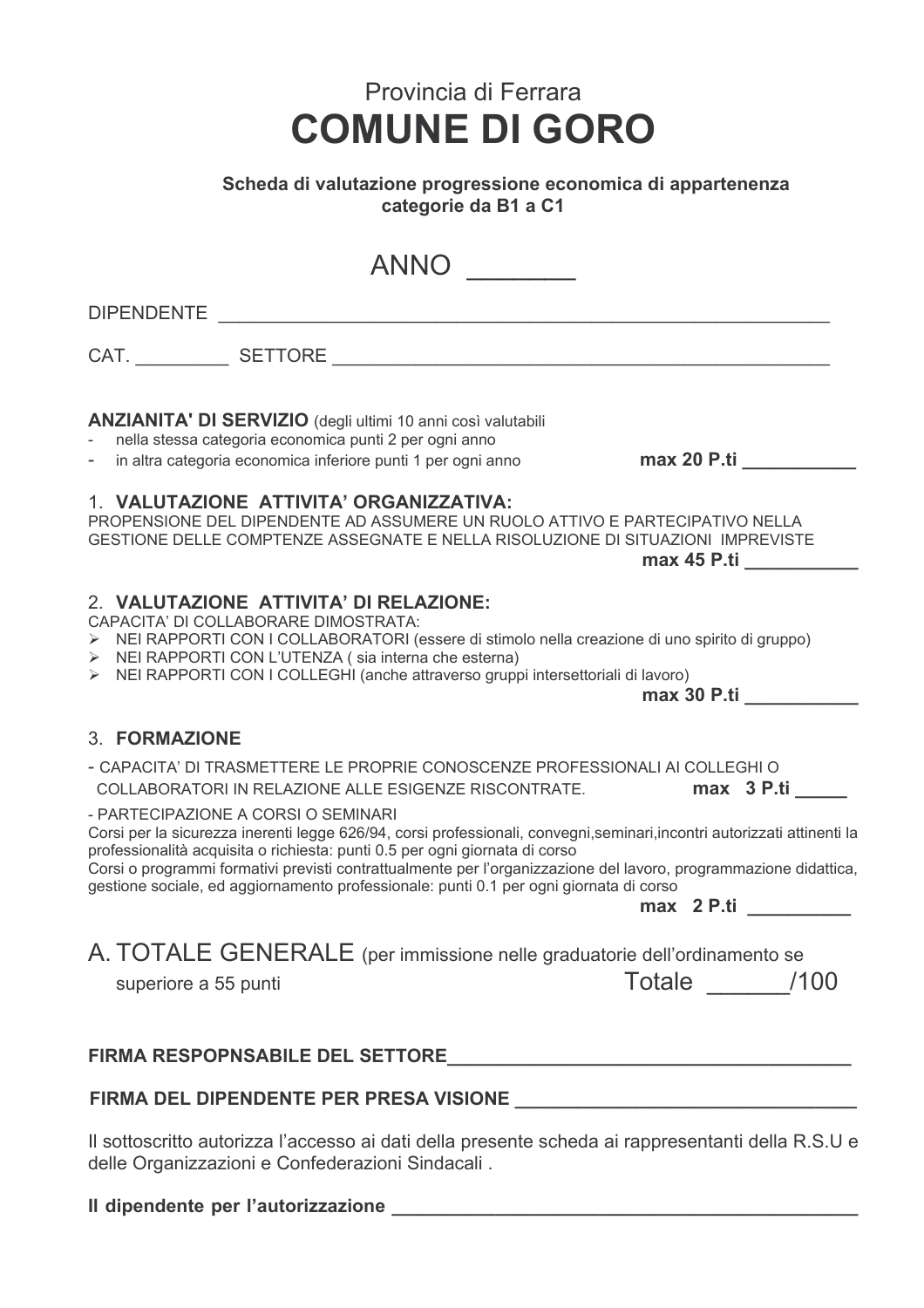### Scheda di valutazione progressione economica di appartenenza categorie da C2 a D5

| <b>ANNO</b>                                                                                                                                                                                                                                                                                                                                                                                                                                                                                                                                                                                                                              |
|------------------------------------------------------------------------------------------------------------------------------------------------------------------------------------------------------------------------------------------------------------------------------------------------------------------------------------------------------------------------------------------------------------------------------------------------------------------------------------------------------------------------------------------------------------------------------------------------------------------------------------------|
|                                                                                                                                                                                                                                                                                                                                                                                                                                                                                                                                                                                                                                          |
|                                                                                                                                                                                                                                                                                                                                                                                                                                                                                                                                                                                                                                          |
| ANZIANITA' DI SERVIZIO (degli ultimi 10 anni così valutabili<br>nella stessa categoria economica punti 1 per ogni anno<br>max 10 P.ti<br>in altra categoria economica inferiore punti 0.5 per ogni anno                                                                                                                                                                                                                                                                                                                                                                                                                                  |
| 1. VALUTAZIONE ATTIVITA' ORGANIZZATIVA:<br>PROPENSIONE DEL DIPENDENTE AD ASSUMERE UN RUOLO ATTIVO E PARTECIPATIVO NELLA<br>GESTIONE DELLE COMPTENZE ASSEGNATE E NELLA RISOLUZIONE DI SITUAZIONI IMPREVISTE<br>$max$ 25 P.ti                                                                                                                                                                                                                                                                                                                                                                                                              |
| 2. VALUTAZIONE ATTIVITA' PER PROGETTI PEG ED OBIETTIVI GESTIONALI<br>RISULTATI IN RELAZIONE AGLI OBIETTIVI ASSEGNATI                                                                                                                                                                                                                                                                                                                                                                                                                                                                                                                     |
| $max 25$ P.ti $\_\_\_\_\$<br>3. VALUTAZIONE ATTIVITA' DI RELAZIONE:<br>CAPACITA' DI COLLABORARE DIMOSTRATA:<br>> NEI RAPPORTI CON I COLLABORATORI (essere di stimolo nella creazione di uno spirito di gruppo)<br>> NEI RAPPORTI CON L'UTENZA (sia interna che esterna)<br>> NEI RAPPORTI CON I COLLEGHI (anche attraverso gruppi intersettoriali di lavoro)<br>max 25 P.ti                                                                                                                                                                                                                                                              |
| <b>4. FORMAZIONE</b>                                                                                                                                                                                                                                                                                                                                                                                                                                                                                                                                                                                                                     |
| - CAPACITA' DI TRASMETTERE LE PROPRIE CONOSCENZE PROFESSIONALI AI COLLEGHI O<br>max 7 P.ti ______<br>COLLABORATORI IN RELAZIONE ALLE ESIGENZE RISCONTRATE.<br>- PARTECIPAZIONE A CORSI O SEMINARI<br>Corsi per la sicurezza inerenti legge 626/94, corsi professionali, convegni, seminari, incontri autorizzati attinenti la<br>professionalità acquisita o richiesta: punti 0.5 per ogni giornata di corso<br>Corsi o programmi formativi previsti contrattualmente per l'organizzazione del lavoro, programmazione didattica,<br>gestione sociale, ed aggiornamento professionale: punti 0.1 per ogni giornata di corso<br>max 3 P.ti |
| A. TOTALE GENERALE (per immissione nelle graduatorie dell'ordinamento se<br>Totale /100<br>superiore a 55 punti                                                                                                                                                                                                                                                                                                                                                                                                                                                                                                                          |
|                                                                                                                                                                                                                                                                                                                                                                                                                                                                                                                                                                                                                                          |
|                                                                                                                                                                                                                                                                                                                                                                                                                                                                                                                                                                                                                                          |
| Il sottoscritto autorizza l'accesso ai dati della presente scheda ai rappresentanti della R.S.U e<br>delle Organizzazioni e Confederazioni Sindacali.                                                                                                                                                                                                                                                                                                                                                                                                                                                                                    |

# Il dipendente per l'autorizzazione \_\_\_\_\_\_\_\_\_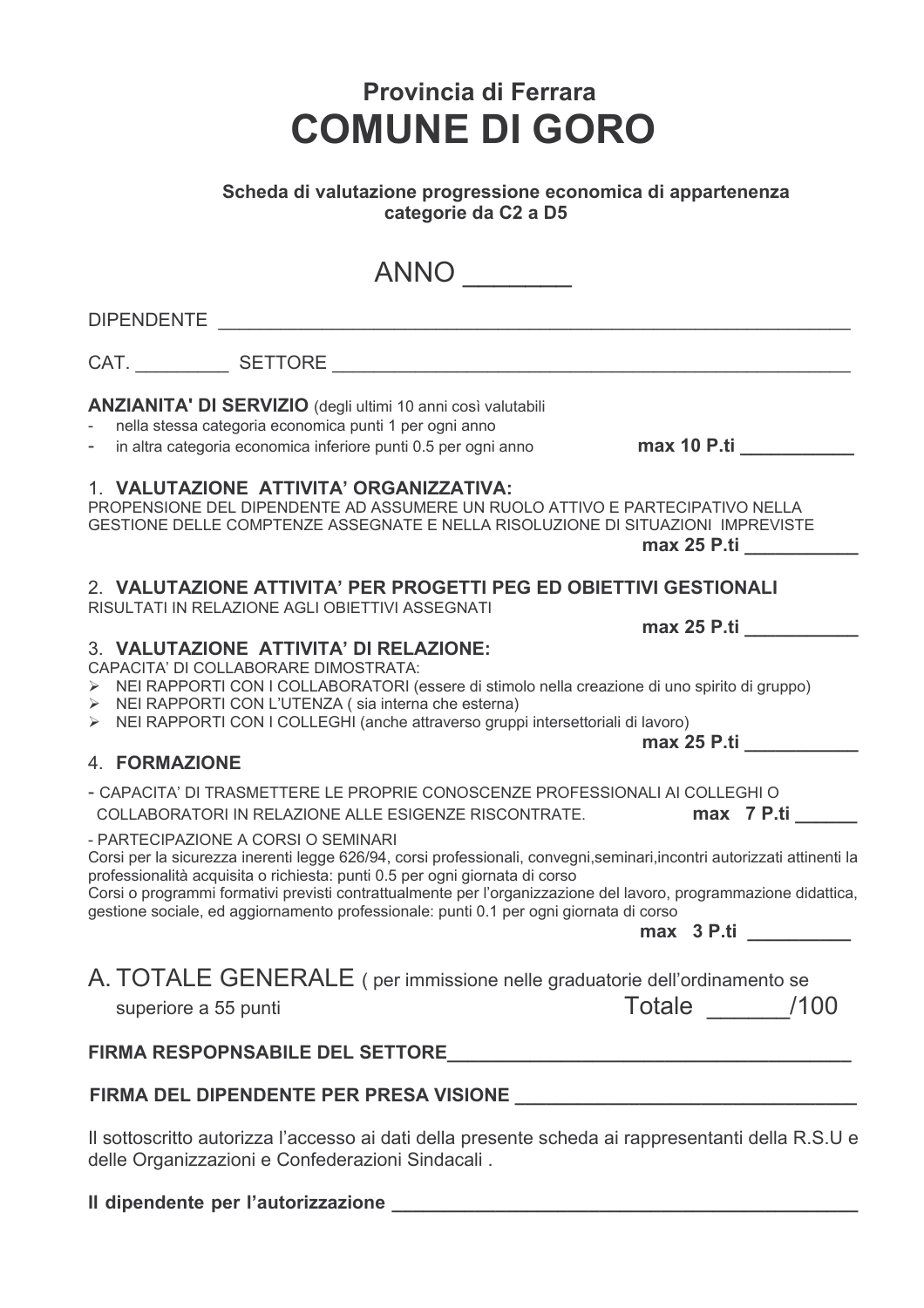# Scheda di valutazione per l'assegnazione della produttività

ANNO

CAT. SETTORE SETTORE

**ELEMENTI DI VALUTAZIONE PUNTEGGIO PUNTEGGIO MASSIMO/MINIMO ASSEGNATO** Punteggio attribuito a seguito della valutazione del grado di raggiungimento degli obiettivi assegnati alla propria area Massimo 40 punti Valutazione capacità - efficienza - prestazioni - tempo: Massimo 50 punti - Capacità di relazionarsi nello svolgimento del lavoro con i colleghi e l'utenza da 0 a 3 punti - Efficienza organizzativa e affidabilità da 0 a 5 punti - Capacità di lavorare e gestire il ruolo di competenza da 0 a 3 punti - Tensione motivazionale al miglioramento del livello di professionalità da 0 a 7 punti - Grado di responsabilizzazione verso i risultati da 0 a 3 punti - Abilità tecnico operativa da 0 a 7 punti - Livello di autonomia -iniziativa da 0 a 7 punti - Rispetto dei tempi di esecuzione - rilascio delle procedure da 0 a 3 punti - Quantità delle prestazioni da 0 a 5 punti - Flessibilità da 0 a 7 punti

Performance organizzativa

Massimo 10 punti

Totale Massimo 100 punti

# FIRMA DEL DIPENDENTE

Il sottoscritto autorizza l'accesso ai dati della presente scheda ai Rappresentanti della R.S.U. e delle Organizzazioni Sindacali.

# IL DIPENDENTE PER L'AUTORIZZAZIONE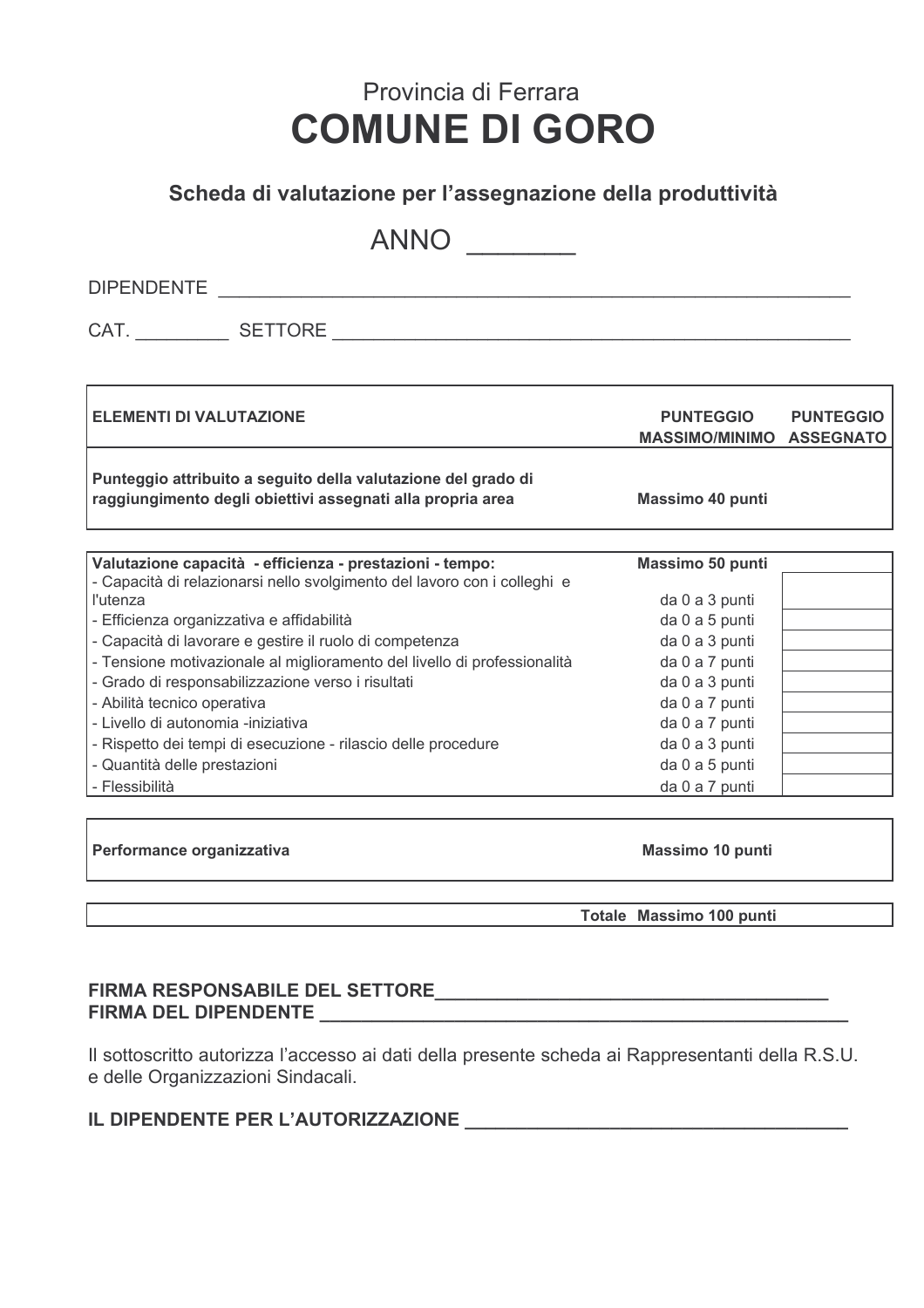# Scheda di valutazione per l'assegnazione della Retribuzione di Risultato per i titolari di Posizione Organizzativa

ANNO

CAT. SETTORE SETTORE

# I CRITERI DI VALUTAZIONE:

A ) OBIETTIVO DATO DALL'AMMINISTRAZIONE **B** ) CRITERI OGGETTIVI

C) CRITERI SOGGETTIVI D) PARTECIPAZIONE

 $( da 0 a 35 punti)$  $( da 0 a 25 punti)$  $($  da 0 a 25 punti $)$  $( da 0 a 15 punti)$ 

Nel criterio oggettivo sono ricomprese le seguenti voci: numero dei servizi assegnati, numero dei dipendenti assegnati, numero dei procedimenti amministrativi che si possono ascrivere ai servizi di competenza del Responsabile, bugt assegnato nel centro di costo.

Nei criteri soggettivi sono ricompresse le sequenti voci: la complessità delle competenze. l'ottimizzazione dei tempi, le competenze tecniche-amministrative, le competenze organizzative e relazionali, la capacità di motivare e guidare i collaboratori generando un clima di collaborazione, la capacità di gestire le innovazioni siano esse tecnologiche che procedimentali.

Nella partecipazione sono invece valutate: la disponibilità del dipendente ai corsi di formazione, alla disponibilità degli stessi ad interagire tra di loro e con gli organo di indirizzo e controllo e con il Segretario Comunale, le presenze in servizio, le ore straordinarie prestate, la partecipazioni a commissioni dell'ente, a riunione fuori orario, l'interpretazione del ruolo di capo servizio, in sostanza la disponibilità di ognuno di loro di essere parte attiva dell'ente comune

| <b>VALUTAZIONE ATTRIBUITA:</b><br>A ) OBIETTIVO DATO DALL'AMMINISTRAZIONE<br><b>B</b> ) CRITERI OGGETTIVI<br>C) CRITERI SOGGETTIVI<br>D) PARTECIPAZIONE |  |
|---------------------------------------------------------------------------------------------------------------------------------------------------------|--|
| <b>TOTALE</b>                                                                                                                                           |  |

Avendo il responsabile del servizio raggiunto il punteggio di si liquida la produttività anno nella misura del %

# FIRMA DEL SEGRETARIO COMUNALE NA ESPECIALIZADE EN EL SEGRETARIO COMUNALE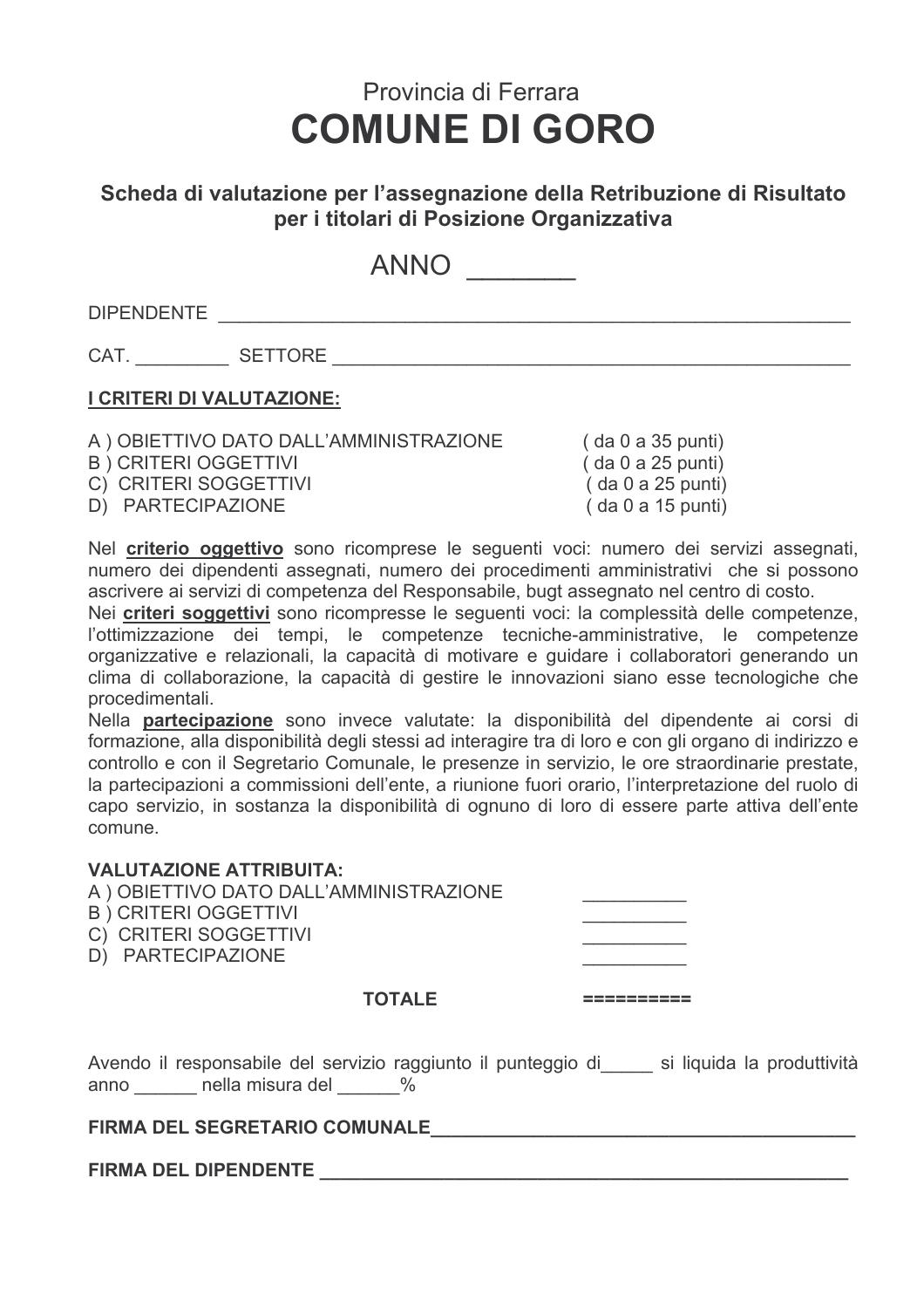# **ORIGINALE**

| DELIBERAZIONE N°    | 22         |
|---------------------|------------|
| CON PROTOCOLLO N°   | 661        |
| PUBBLICAZIONE N°    | 91         |
| l IN<br><b>DATA</b> | 01/02/2013 |

# **COMUNE DI GORO** PROVINCIA DI FERRARA **VERBALE DI DELIBERAZIONE DELLA GIUNTA COMUNALE**

#### **OGGETTO : INTEGRAZIONE DISCIPLINA RISULTANTE DALLA DELIBERA N. 99 DEL 01/08/2011 "SISTEMA DI MISURAZIONE E VALUTAZIONE DELLA PERFORMANCE INDIVIDUALE - CAPO II D.LGS 150/2009".**

|  | L'anno duemilatredici                | $^{0}$ ggl | Ventiquattro del mese di Gennaio |  |  |
|--|--------------------------------------|------------|----------------------------------|--|--|
|  | alle ore $12,00$ nella sede comunale |            |                                  |  |  |

Previa l'osservanza di tutte le formalità prescritte dalle vigenti leggi, vengono convocati a seduta i componenti la Giunta Comunale.

All'appello risultano :

|                        |                     | <b>PRESENTI</b> | <b>ASSENTI</b> |
|------------------------|---------------------|-----------------|----------------|
| 1 – VIVIANI Diego      | SINDACO -           | Si              |                |
| 2 – CONVENTI Andrea    | ASSESSORE           | Si              |                |
| 3 – FERRARI Sergio     | ASSESSORE           | Si              |                |
| 4 – VIVIANI Elisa      | ASSESSORE           | Si              |                |
| 5 - COSTANTINI Luciano | ASSESSORE – ESTERNO | Si              |                |
|                        |                     |                 |                |
|                        | <b>TOTALI</b>       |                 |                |

Assiste il Segretario Comunale Sig. FODERINI Dr. Diego il quale provvede alla redazione del presente verbale.

Essendo legale il numero degli intervenuti, il Sig. VIVIANI Diego - Sindaco

assume la presidenza e dichiara aperta la seduta per la trattazione dell'oggetto sopra indicato.

Il presente verbale viene così sottoscritto :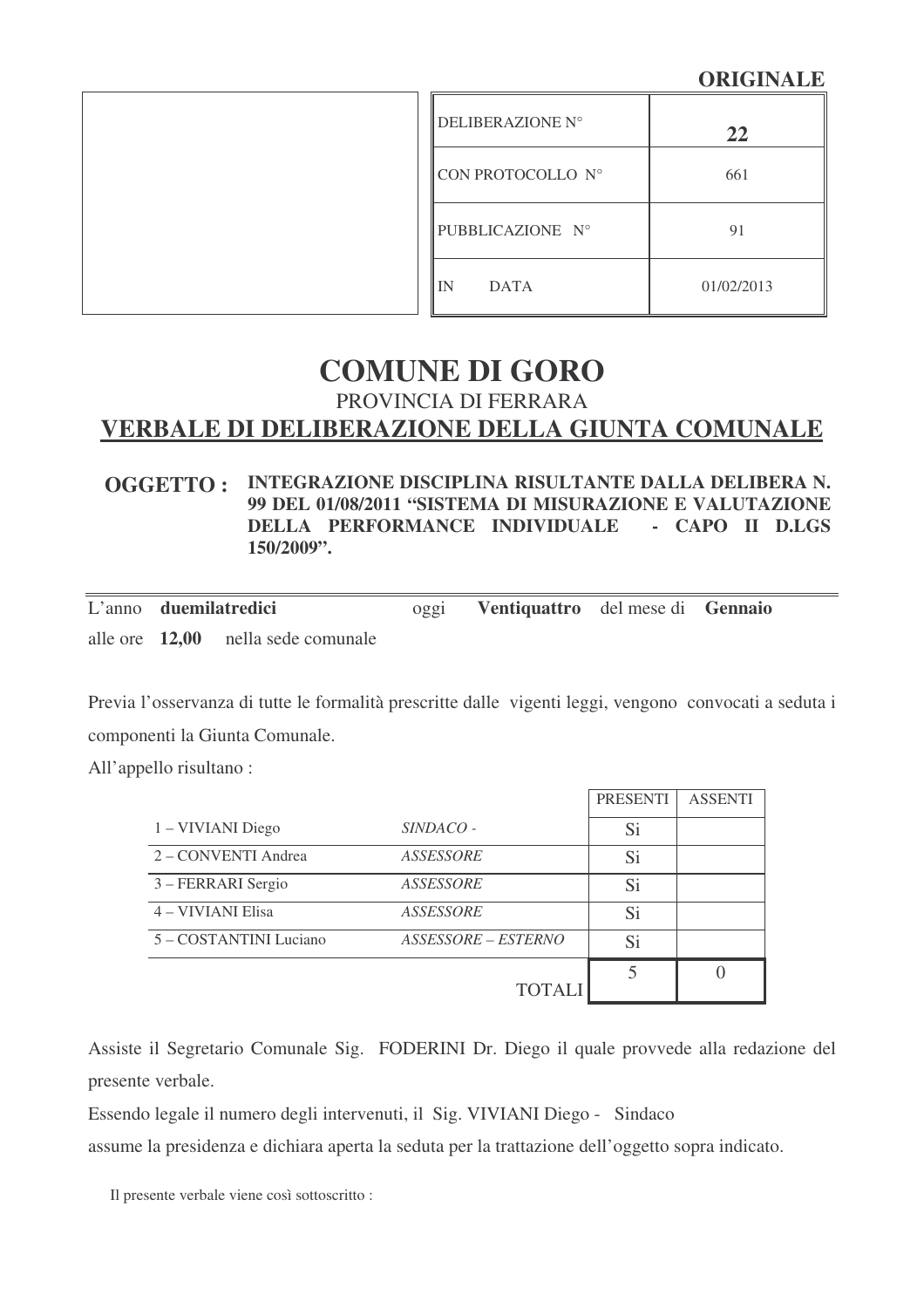### *IL PRESIDENTE*

F.TO VIVIANI DIEGO

# F.TO CONVENTI ANDREA F.TO FODERINI DR. DIEGO

*L'ASSESSORE ANZIANO IL SEGRETARIO COMUNALE*

#### **PUBBLICAZIONE**

===================================================================================

Questa deliberazione:

- Viene pubblicata sul sito web istituzionale di questo Comune, accessibile al pubblico, ai sensi dell'art. 32, comma 1, della legge 18 giugno 2009 n. 69, per quindici giorni consecutivi dalla data odierna
- Viene pubblicata all'albo pretorio, ai sensi dell'art. 124 del T.U.O.E.L. 267/2000, per quindici giorni consecutivi, a partire dal 01/02/2013

# *IL RESP. SERVIZIO AMM.VO* F.TO CALLEGARI ELVIRA

- Si dà atto che del presente verbale viene data comunicazione oggi, giorno di pubblicazione, ai capigruppo consiliari, ai sensi dell'art. 125 del T.U.O.E.L. 267/2000;

#### *IL RESP. SERVIZIO AMM.VO* GORO , li 01/02/2013 F.TO CALLEGARI ELVIRA

#### ===================================================================================

#### **ESECUTIVITA'**

#### **- La presente deliberazione è stata dichiarata immediatamente eseguibile, art. 134 comma 4 del T.U.O.E.L. 267/2000**

- La presente deliberazione, è stata pubblicata nelle forme di legge, per cui la stessa, decorsi i primi dieci giorni di pubblicazione, è divenuta esecutiva ai sensi dell'art. 134, comma 3, del T.U.O.E.L. 267/2000.

GORO, lì 01/02/2013

### *IL SEGRETARIO COMUNALE* F.TO FODERINI DR. DIEGO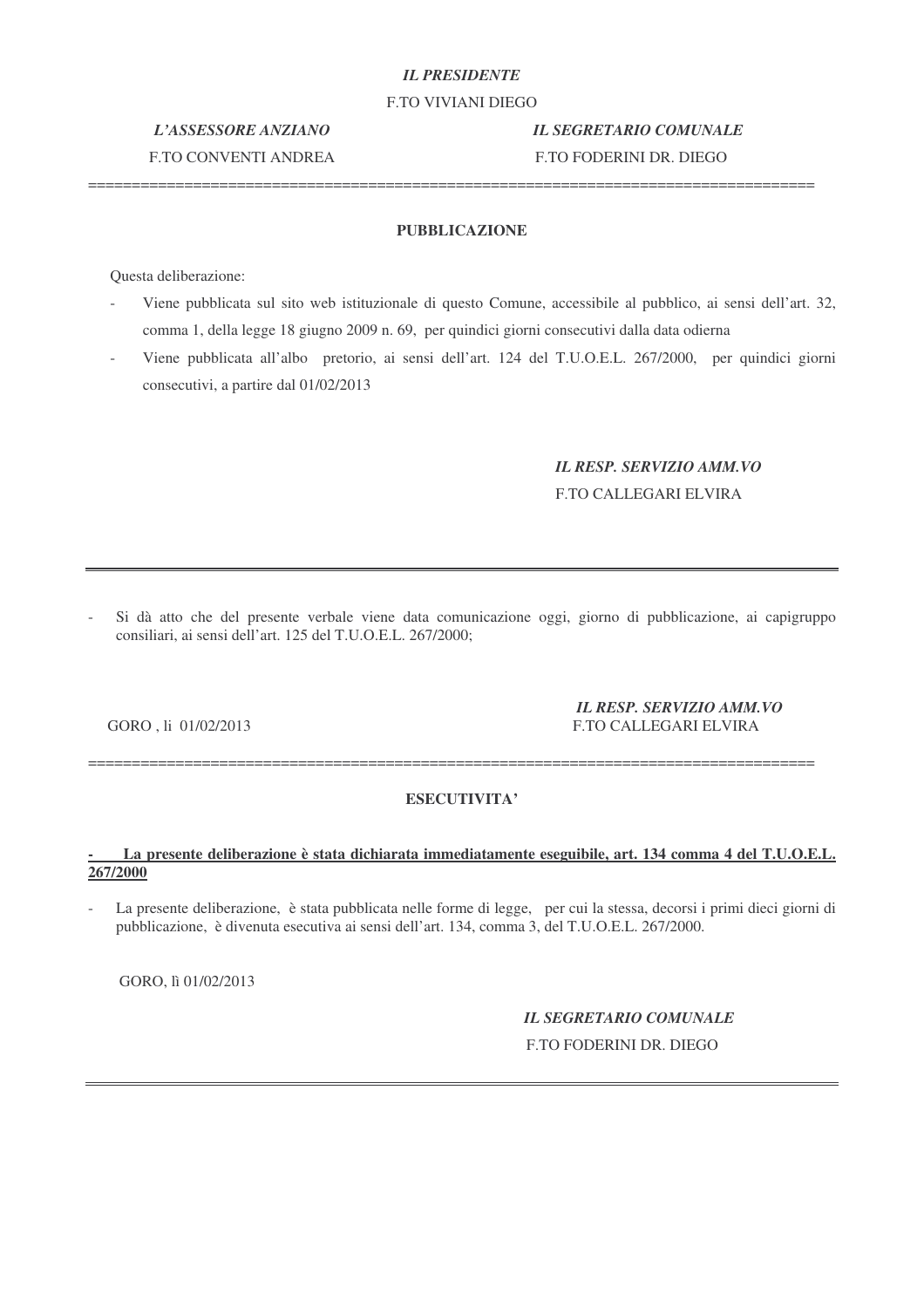Vista la propria delibera n. 99 del 01/08/2011, esecutiva ai sensi di legge, avente per oggetto "Sistema di misurazione e valutazione della performance individuale – Capo II D.Lgs n. 150/2009";

Ritenuto opportuno procedere all'adeguamento della disciplina di cui sopra rispetto alle modifiche sopravvenute;

Rilevato che con nota prot. n. 3703 del 18/01/2013, è stata data informazione alle OO.SS, alla RSU ed ai Responsabili dei Servizi della volontà di questa Amministrazione di procedere in tal senso e nel caso lo ritenessero opportuno, di dare un parere in merito;

Vista la normativa di riferimento;

Acquisiti i pareri favorevoli di cui all'art. 49 D.Lgs 267/2000;

Con voti unanimi espressi ed accertati nei modi di legge;

#### **D E L I B E R A**

1) Di integrare la disciplina risultante dalla propria deliberazione n. 99 del 01/08/2011, come di seguito indicato:

- Intitolazione del regolamento "Disciplina della Valutazione, Integrità e Trasparenza della Performance";
- $\triangleright$  Suddivisione della disciplina in questione in due titoli: il primo dall'articolo 1 all'articolo 3 intitolato "Programmazione e valutazione della Performance", il secondo dall'articolo 4 all'articolo 17 intitolato "Valutazione e Premi";
- Introduzione all'interno del Titolo I degli articoli di seguito indicati:
	- o **"Art. 1 – Principi Generali**

1. La misurazione e la valutazione della performance organizzativa e individuale è alla base del miglioramento della qualità dei servizi offerti dall'Ente, della valorizzazione delle competenza professionali tecniche e gestionali, della responsabilità per risultati, dell'integrità e della trasparenza dell'azione amministrativa .

2. Nel rispetto dei principi e dei vincoli previsti dalla legislazione vigente, il Sistema di Misurazione e Valutazione della Performance del Comune di Goro, intende incentivare e premiare sia la cooperazione fra i dipendenti, finalizzata al raggiungimento degli obiettivi, sia il merito e l'apporto dei singoli al proseguimento degli stessi."

o "Art. 2 – Ciclo di gestione della Performance

1. Il ciclo di gestione della performance è il procedimento che evidenzia tramite gli atti della programmazione gli obiettivi strategici dell'ente e gli obiettivi collettivi ed individuali necessari alla misurazione delle prestazioni di dipendenti , Responsabili Apicali/Servizio e dell'Ente nel suo complesso .

2. Il ciclo di gestione della performance si basa sui documenti : Relazione Previsionale e Programmatica ( RPP ) e Piano degli Obiettivi (PDO)."

### o **"Art. 3 – Piano della Performance**

1. Il piano della performance coincide con il PDO che, a tale scopo, è integrato, sulla base delle indicazioni della RPP e del Bilancio annuale e triennale, dagli obiettivi annuali delle strutture e degli ulteriori obiettivi su base triennale corredati degli indicatori di miglioramento . In particolare il PDO individua gli obiettivi strategici sulla base della Relazione Previsionale e Programmatica. Gli obiettivi del PDO riferiti alla prima annualità del triennio debbono sempre essere specificatamente previsti, unitamente ai relativi indicatori. In assenza di espressa previsione nel PDO degli obiettivi riferiti alle annualità successive alla prima, il PDO si considera in tal caso integrato dagli obiettivi ricavabili dalla RPP e dal Bilancio pluriennale.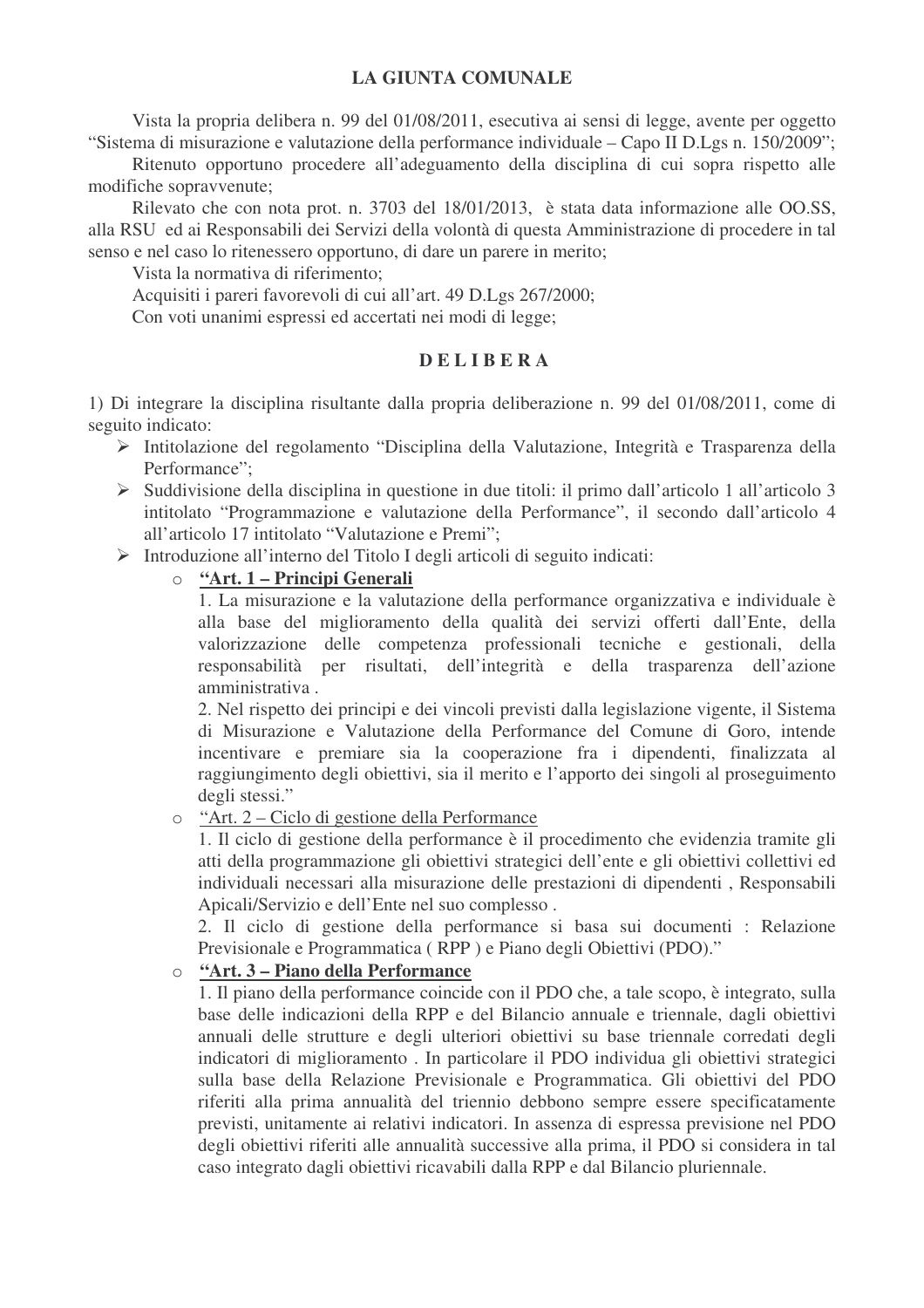2. Nell'ambito del piano della performance gli indicatori di risultato tramite cui verificare il conseguimento degli obiettivi, sono sempre previsti con riferimento alla prima annualità.

3. Ai fini della trasparenza dell'azione amministrativa è assicurata la pubblicazione sul sito istituzionale del PDO riferito alla prima annualità.

4. Il piano della performance definisce, coerentemente con il sistema di valutazione, gli obiettivi collettivi e/o individuali alla base della misurazione delle prestazioni .

5. Nel corso dell'esercizio si procede al monitoraggio del conseguimento degli obiettivi programmatici e se necessario vengono attivati appositi interventi correttivi."

Introduzione all'interno del Titolo II degli articoli di seguito indicati:

# o **"Art. 4 – Valutazione del servizio e valorizzazione delle professionalità**

1. La valutazione della performance individuale è in funzione della performance organizzativa ed è volta, in primo luogo, all'apprendimento organizzativo, allo sviluppo professionale ed al miglioramento del servizio pubblico .

2. La valorizzazione del merito dei Responsabili di servizio e del personale a seguito della valutazione della performance avviene con il sistema premiante di cui al successivo art. 5."

### o **"Art. 5 – Sistema premiante**

1. Il sistema premiante il merito è improntato sul raggiungimento degli obiettivi di gruppo e/o individuali a seguito della valutazione della performance individuale.

2. Le risorse annualmente destinate al trattamento economico accessorio collegato alla performance individuale sono attribuite al personale solo a seguito del raggiungimento dei risultati collegati ed in base alla fascia di valutazione ottenuta."

# o **"Art. 6 – Integrità e Trasparenza**

1. I Responsabili di Servizio , in relazione all'esercizio delle funzioni di competenza , sono direttamente responsabili dell'integrità dell'azione amministrativa e della relativa vigilanza e controllo della regolarità .

2. Negli strumenti di programmazione, anche su proposta del Nucleo, possono essere previsti strumenti o obiettivi per l'incentivazione dei controlli di cui al comma 1.

3. La Giunta Comunale, oltre al Piano della Performance, provvede ad adottare il Piano Triennale per la Trasparenza, garantendo l'accessibilità a tutte le informazioni concernenti l'organizzazione, gli andamenti gestionali, l'utilizzo delle risorse per i perseguimento delle finalità istituzionali e dei risultati, l'attività di misurazione e valutazione per consentire forme diffuse di controllo .

4. Nell'organizzazione della struttura relazionante con l'esterno si dovranno agevolare quanto più possibile le relazioni con i cittadini in modo idoneo a dare risposta immediata ai bisogni della comunità locale anche con l'ausilio dell'informatica e con lo snellimento delle procedure .

5. Il Comune di Goro favorisce la rilevazione delle contestazioni e dei reclami per l'esame approfondito delle cause degli stessi ai fini dell'adozione di appositi programmi di miglioramento .

6. Il Nucleo di Valutazione può segnalare al Sindaco l'esigenza di misure e attività tese a favorire migliori sistemi di controlli interni e regolarità amministrativa .

7. Il Nucleo di Valutazione segnala direttamente all'Ufficio per i procedimenti disciplinari eventuali comportamenti ritenuti rilevanti dal punto di vista disciplinare emersi nella fase della valutazione .

8. Il sistema di misurazione, programmazione e valutazione della performance organizzativa e individuale, il sistema premiante, il sistema di integrità e di trasparenza adottati dall'Ente nonché quanto stabilito dall'art. 11, comma 8, lettere da b) a i) , del D.Lgs. n.150/2009, sono pubblicati sul sito istituzionale dell'Ente ."

o "Art. 7 - Finalità